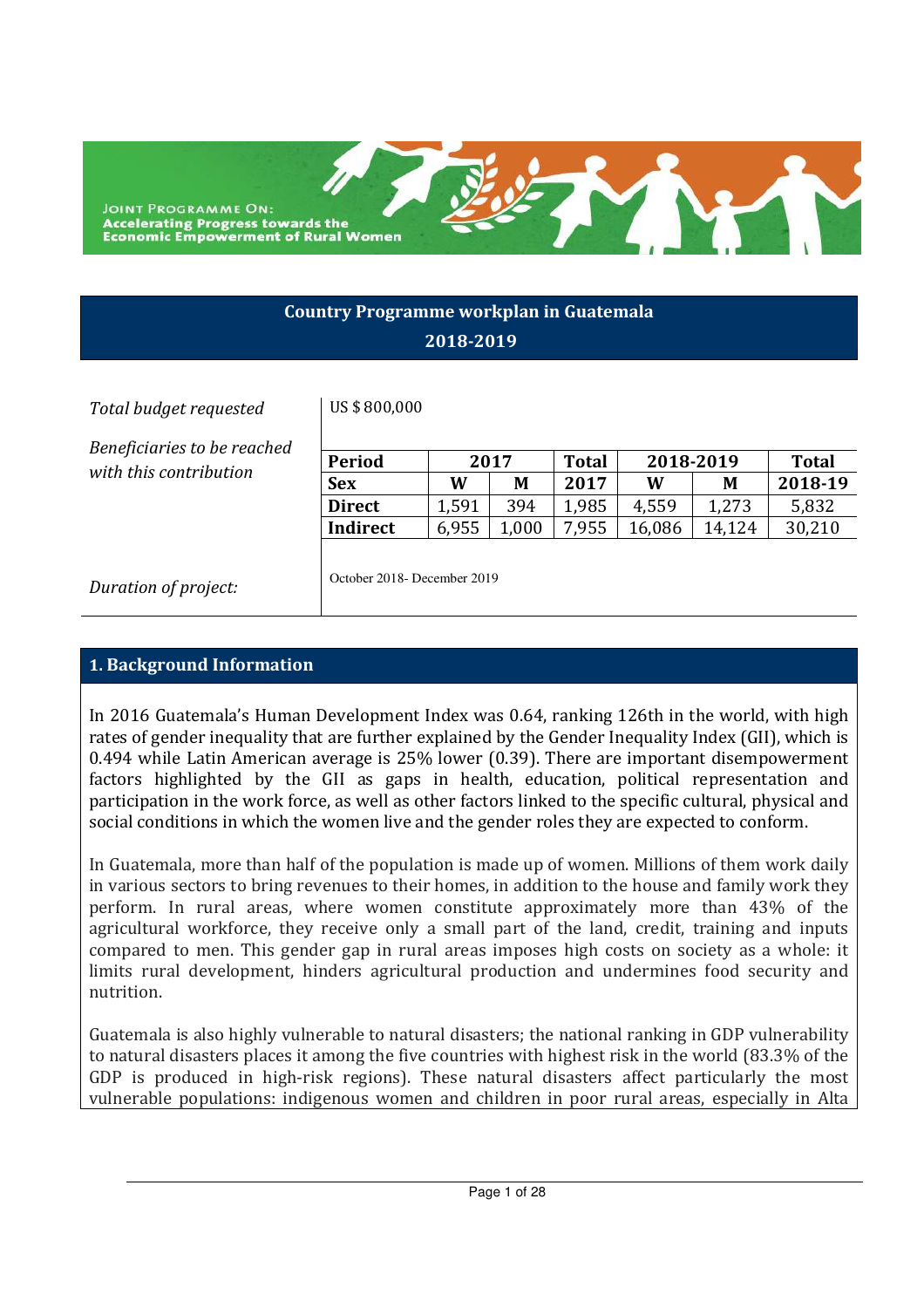Vera Paz – the target area of the JP RWEE - which for being the wettest area of the country is particularly exposed to floods1.

In view of the above, Guatemala was the only country in Latin America included in the group of seven countries selected to implement the Joint Programme "Accelerating Progress towards the Economic Empowerment of Rural Women". The four UN agencies Food and Agriculture Organizations (FAO), the International Fund for Agricultural Development (IFAD), UN Women, and the World Food Programme (WFP) are jointly implementing the project, thus presenting an innovative and holistic response within the United Nations System in support of rural women's economic empowerment.

Studies have shown that investing in empowering rural women significantly increases agricultural productivity dedicated to consumption, and opens other branches of economic activity to strengthen livelihoods. It has also been shown that empowerment improves food security and the nutritional status of the households' members, since it favours the transformation of established gender roles, takes advantage of women's management and organization skills, and above all, expands their opportunities of increasing economic income.

In Guatemala, the selection of the target area for the first period (2015-2018) was based on different criteria, such as rural women's economic situation in communities of the San Miguel Tucurú, Santa Catalina La Tinta and Panzós municipalities, in the Alta Verapaz department; poverty rates, levels of organization, institutional presence, local capacities in responding to women's challenges and the United Nations agencies' presence in the field. The initial target population was of 1,200 women, which increased to 1,985 people as direct beneficiaries (1,591 women and 394 men), and a total of 7,955 indirect beneficiaries in 2018, belonging to sixty communities.

The technical assistance provided to the target population included capacity development for improved food security and nutrition, increased productivity of basic grains and backyard cultivation, appropriate management of postharvest and time-saving technologies, strengthening the participation of women in value chains, strengthening the administrative and financial management of productive enterprises, commercialization of products and associative marketing. Key factors were also the promotion of organizational strengthening, the recognition of women's rights to develop their leadership, and the importance of decision-making at home, as well as the participation in political and social spaces at the community and municipal levels.

The efforts made by FAO, IFAD, UN Women and WFP have contributed to achievements focused on the four outcomes of the Joint Programme:

Outcome 1: Improvement of food and nutrition security

In order to improve the potential of rural women's food production systems, production of corn and beans for consumption was increased through the implementation of good agricultural practices in their farm and backyard production systems, the marketing, through associations, of the minimum production obtained from these production systems, the implementation of good post-harvest practices, the access and control of time-saving technologies for women in

 $\overline{a}$ 

<sup>&</sup>lt;sup>1</sup> UN Women 2015.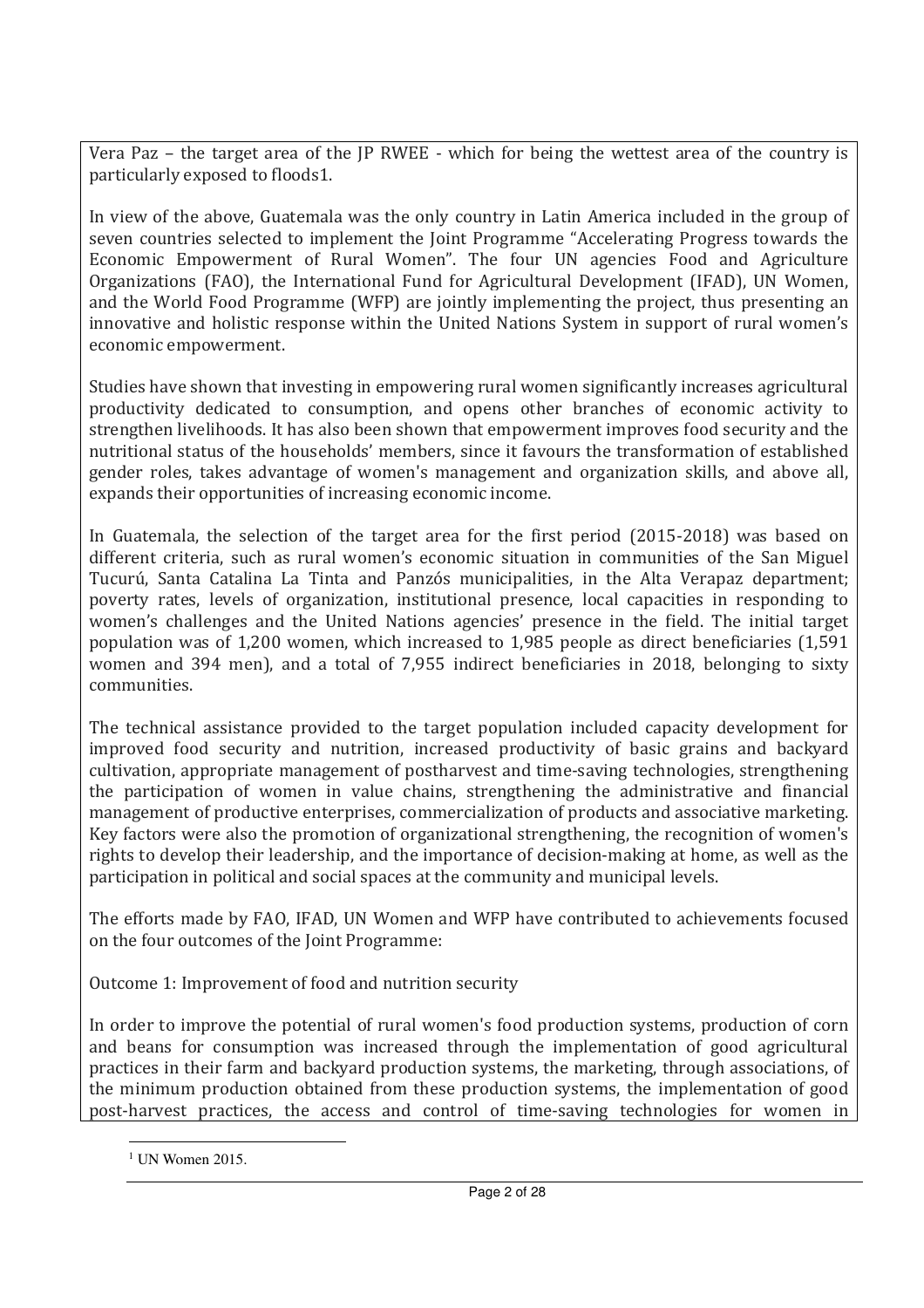agricultural operations, and implementation of good practices in the use and consumption of food.

In total, 857 women have had access to the rural extension services of the Ministry of Agriculture, Livestock and Food (MAGA), through the "farmer to farmer" approach, working with 200 volunteer promoters as agents of change and using the Centers of Learning for Rural Development (CADER) as a teaching and learning space. In addition, 333 women improved their production systems with the implementation of 10 good agricultural practices, achieving an increase of 10% in the production of corn and beans. There was also a change in the pattern of food consumption (favoring the consumption of food from family farming instead of industrialized foods). The loss of corn and beans during post-harvest on farm and storage was reduced by 10%, and associative sales were increased by 20%.

In addition, 771 women have gained knowledge about food security and nutrition and apply 5 good practices on biological use and food consumption. Of the 857 participants, 400 adopted time-saving technologies (manual sprayer, seeder - fertilizer spreader and plastic germinators), with a total of hours saved corresponding to 19 full days (of 24 hours) in a year, that is, close to 1.6 days per month.

Outcome 2: Increase in income to maintain livelihoods

The increase in income to ensure the livelihoods of rural women is the main basis for economic empowerment. Activities focused on strengthening their entrepreneurial and social skills, through income generating activities, both agricultural and non-agricultural. This was achieved by improving their skills in associative sales and entrepreneurship, accessing productive technologies and the implementation of marketing practices.

11 women's organizations, made up of a total of 401 women, mostly generated an income of approximately \$ 45,857. This was undertaken through the production of eggs, chicken and pork meat, sale of corn and beans, bananas, pineapples, services for the transformation of food, corn shelling service, and the organization of groups that implemented the community savings and credit methodology. The women have received technical assistance, have business knowledge (production-cost controls, management plans with livestock and agricultural techniques, budget, added value to products), implementation of productive technologies (blue box mobile laboratory to identify aflatoxins in basic grains), and subscription in the AGRIUP interactive messaging platform for the management of useful agricultural information, as well as best practices for the post-harvest of crops. To complement these activities, their knowledge on nutrition has been enriched, as a strategy to improve the adequate consumption and placement of products in local markets.

Regarding non-agricultural ventures, 375 families increased their income by selling their products in 4 local markets called Li Qatenamit, opened with the endorsement of and space provided by the municipalities for the periodic sale of products made and marketed by rural women of the 3 municipalities.

Likewise, 25 women's organizations have been strengthened in their business management, including the implementation of good practices for the improvement of product quality, image branding and diversity of ways to market their products, as well as improvement in their administrative knowledge that led rural women to achieve margins of greater profitability. Likewise, the capacities of rural women have been expanded through technical assistance in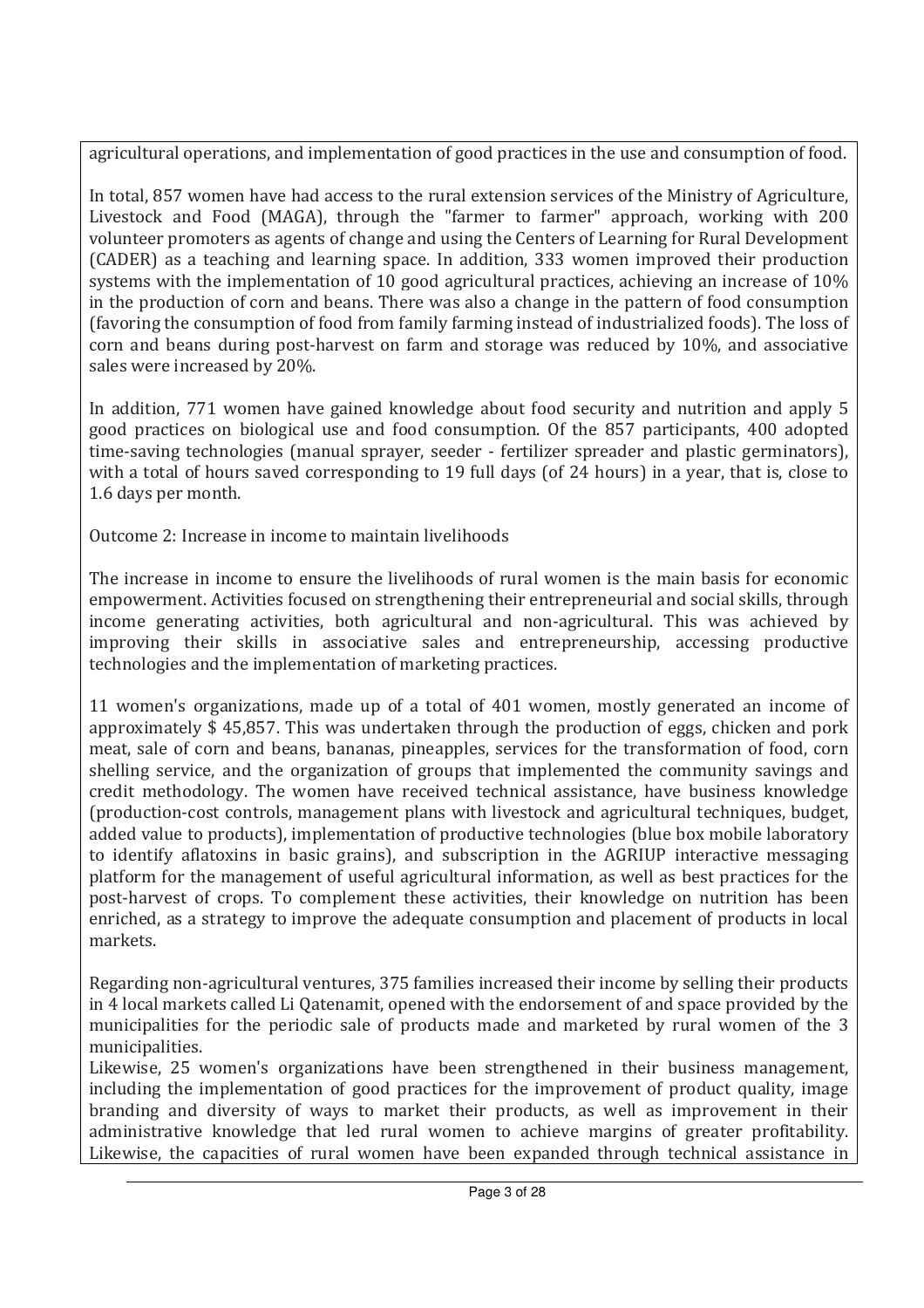production, preparation of a marketing plan, commercial exchanges and management of their enterprise, which has allowed them to meet the demands that the market offers, to the point of achieving sustainability in the sale of their products in the local and regional markets.

25 organizations with 375 members have marketed their products in local markets through municipal and departmental fairs generating their own income.

Outcome 3: Greater participation in decision making.

 $\overline{a}$ 

The Joint Program has supported the empowerment of women participants in the so-called "empowerment committees" of mixed producer organizations, through training processes on issues related to organizational strengthening, associativity, financial and credit management2, community management and participation in decision-making spaces as COCODES, and COMUDES, and other organizations like COCOSAN and COMUSAN.

Through training, women have learned about the importance of participating in the decisionmaking spaces in their organizations, have carried out election processes to be representatives in the economic empowerment committees, school committees, and rural councils. The mixed organizations developed their gender equality policies in a participatory manner. Furthermore, 331 women members of the organizations learned to read and write. This helped them with motivation to continue learning and to better carry out the controls and records for the administration of the enterprises. Also, 1,200 women have been trained to learn about their rights and economic empowerment.

In relation to women's access to sustainable energy services, the Joint Program in coordination with the Government of India and Bare Foot College, obtained scholarships for studies in the Republic of India, for two women from different communities of the municipality of Tucurú. Six months later, they returned to Guatemala, turned into solar engineers, with the knowledge and experience to install the solar systems and bring renewable energy to 100 homes in their communities.

23 women's organizations are now formally recognized by the municipal governments, owing an act of constitution of the organizations, which empowers them to participate in the Development Councils and other communal and municipal decision-making spaces.

It is important to highlight that the results achieved by the Joint Program were made possible not only through the local staff of the four United Nations agencies, but also in collaboration with local partners, and a team of volunteers (men and women) who transferred their knowledge to women participating directly in the program. This was done through theoretical and practical activities, and with constant monitoring at the community level with each of the groups of women. The program directly reaches 1,591 women, and established a second level system where these women shared the knowledge and skills learned and acquired through the Joint Program with other rural women in their respective communities, and municipalities.

<sup>&</sup>lt;sup>2</sup> Through the OXFAM methodology for community savings and credit, socialized by PRODENORTE and with follow-up of each promoter team.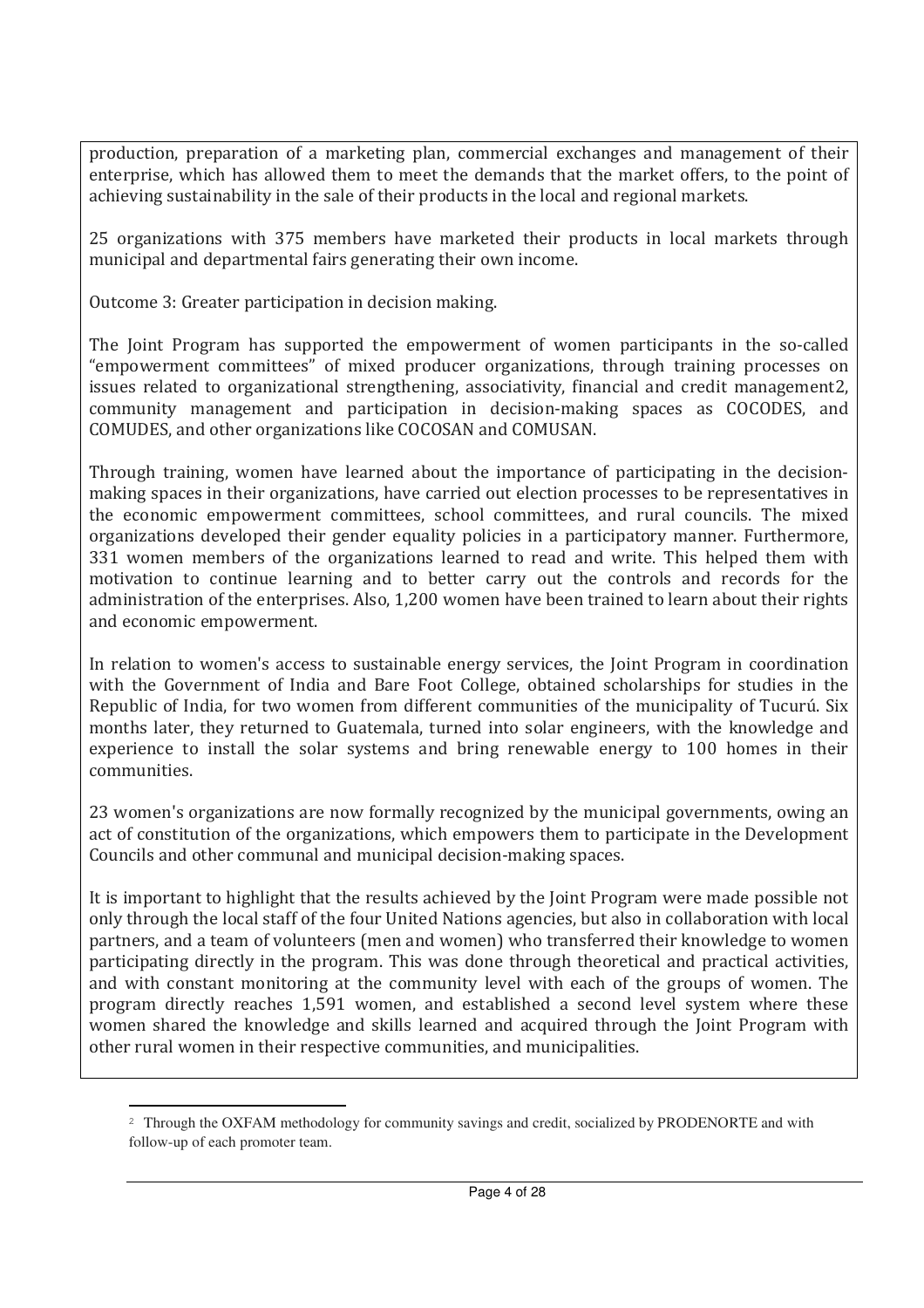Outcome 4. The environment has policies that are sensitive to gender and economic development of women

To achieve the strengthening of the public policy environment for the economic empowerment of rural women, support was provided to the Gender Unit of MAGA, for the implementation of the Institutional Policy for Gender Equality and its Strategic Framework 2014-2023, through joint actions within the institutional work plan.

It is important to note that the Gender Unit of the MAGA also leads the "Technical Table for Rural Development with a Gender and People's Approach" [Technical Working Group to promote Rural Development focused on gender equality in the different government entities]. This mechanism has the support of its member institutions so that delegates and alternates can participate regularly in the meetings.

The Program made an alliance with the Coordination Secretariat of the Presidency for training, sensitization, and incorporation of the gender approach in the Development Councils so that municipal planning and decisions include the demands of indigenous rural women in the Polochic Valley.

The Joint Program also supported the implementation of a training process for 40 women in charge of the Gender Units of the 14-member institutions of the technical table3 for learning in the management of tools and the management of the budget based on the results and their harmonization with the gender thematic classifier4. This training was set up in response to the request of the Gender Units of these institutions, for the continuous support in the updating of knowledge in this area, and lasted two days.

Within the departmental spaces for strengthening the participation of women, such as the Network of Municipal Offices for Women5, collaboration has been maintained to hold quarterly workshops for capacity development, on various topics such as: perspective of human rights and equality of gender in rural development; violence against women and girls as a limitation to their participation; gender barriers and gaps in food and nutrition security; municipal management as a tool to promote the empowerment of rural women; among others.

In the process of strengthening favorable local policies for the economic empowerment of women at the municipal level, technical assistance in gender equality has been provided to the management team of the municipality of Panzós, which is formulating the statutes of the municipal marketing company, so that there is a quota for the participation of women within them. It is important to highlight that, in this same context, participation has been maintained in all the municipal and departmental tables in charge of strengthening Food and Nutrition Security, promoting the recognition of women's needs for the increase of income and participation in

 $\overline{a}$ 

<sup>&</sup>lt;sup>3</sup> Institutions members of the table: MAGA, MINTRAB, MINEDUC, MINECO, SESAN, MIDES, MSPAS, MINFIN, SEGEPLAN, SAA, INE, INAB, FONTIERRAS, CONAP, RIC.

<sup>4</sup> Budget structure that government institutions, in compliance with Article 36 of Decree Number 54-2010, must use to identify institutional actions and budget allocations that respond to public policies that promote gender equity, for the benefit of women and girls.

 $<sup>5</sup>$  Currently, these "Offices" have been transformed into "Women's Municipal Addresses", providing them with the status</sup> of public officials, with access to participate in municipal planning processes, including the analysis and distribution of the municipal budget.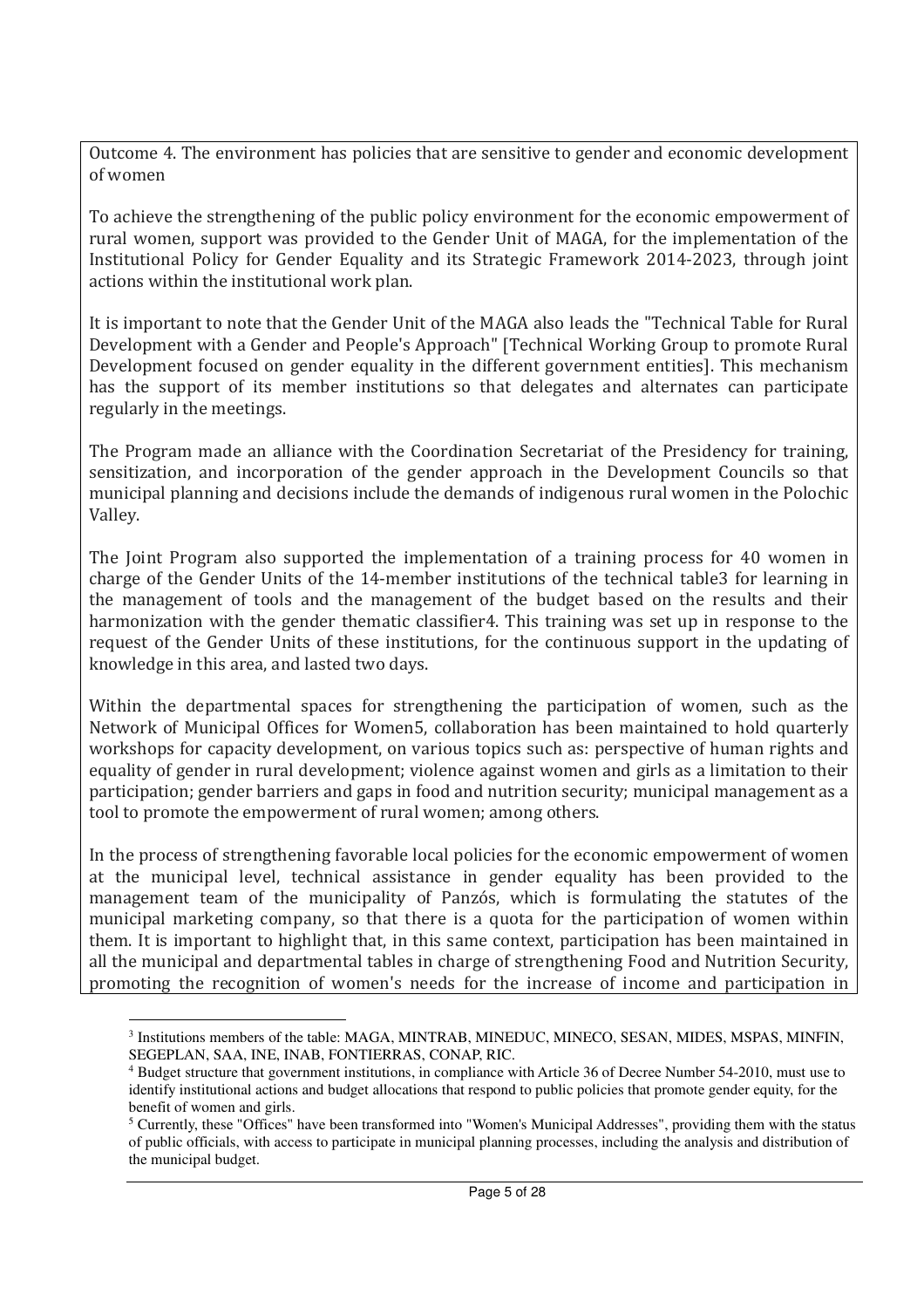decision-making spaces.

#### **2. Project area and target groups**

The programme will continue to be implemented in the Polochic Valley, including the towns of San Miguel Tucurú, Santa Catalina La Tinta, and Panzós in the Department of Alta Verapaz. The Valley has a population of approximately 220,000, of which 89% are indigenous Q'eqchi and Pocomchi, and is particularly prone to floods, as mentioned in para 1. The people of Panzós and Santa Catalina la Tinta y Tucurú have low schooling rates (with more than half who didn't receive formal education at all), and insufficient availability of health services. Furthermore, compared to the rest of the country, Alta Verapaz has a high level of its population living in poverty (78,24%), with 37.72% living in extreme poverty6.

This data is even higher when considering only women (63% and 81%)7. Stunting accounts for 56% throughout the Valley, with the majority of households relying on self-consumption and only fewer who count on production surplus to be sold at a small-scale in local markets. Eight out of ten workers are engaged in informal economy.

According to the Joint Programme baseline, 51% of the participants are below the age of 35, 63% are illiterate, 95% come from Q'eqchi origin and the other 5% from Poqomchi'; 92% of them are working without pay. Moreover:

- 6% of women are severely food insecure, 23% are moderately food insecure, whilst 57% are slightly food insecure.
- 74% of women indicate that less than 40% of their income comes from an incomegenerating activity; 17% have sold their produce at local markets; 51% of women would like to sell it in markets;
- 21% have full decision-making power over their income; 57% decides jointly with their husband; and finally, 22% have no decision-power over their income,
- 18% of women have had access to credit
- 90% of their time is spent on domestic duties. In addition, 305 women have participated in participatory spaces for dialogue concerning local policies, such as COCODES/COMUDES, yet only 24 women presented proposals to local committees.

### Target group

 $\overline{a}$ 

The program has identified improvement opportunities for economic empowerment for a total of 7,817 direct beneficiaries.

The program will reach 4,559 new rural women, providing them with a series of services and technical assistance for the benefit of their economic and social empowerment, based on the

<sup>6</sup> ENCOVI 2011.

<sup>7</sup> SEPREM.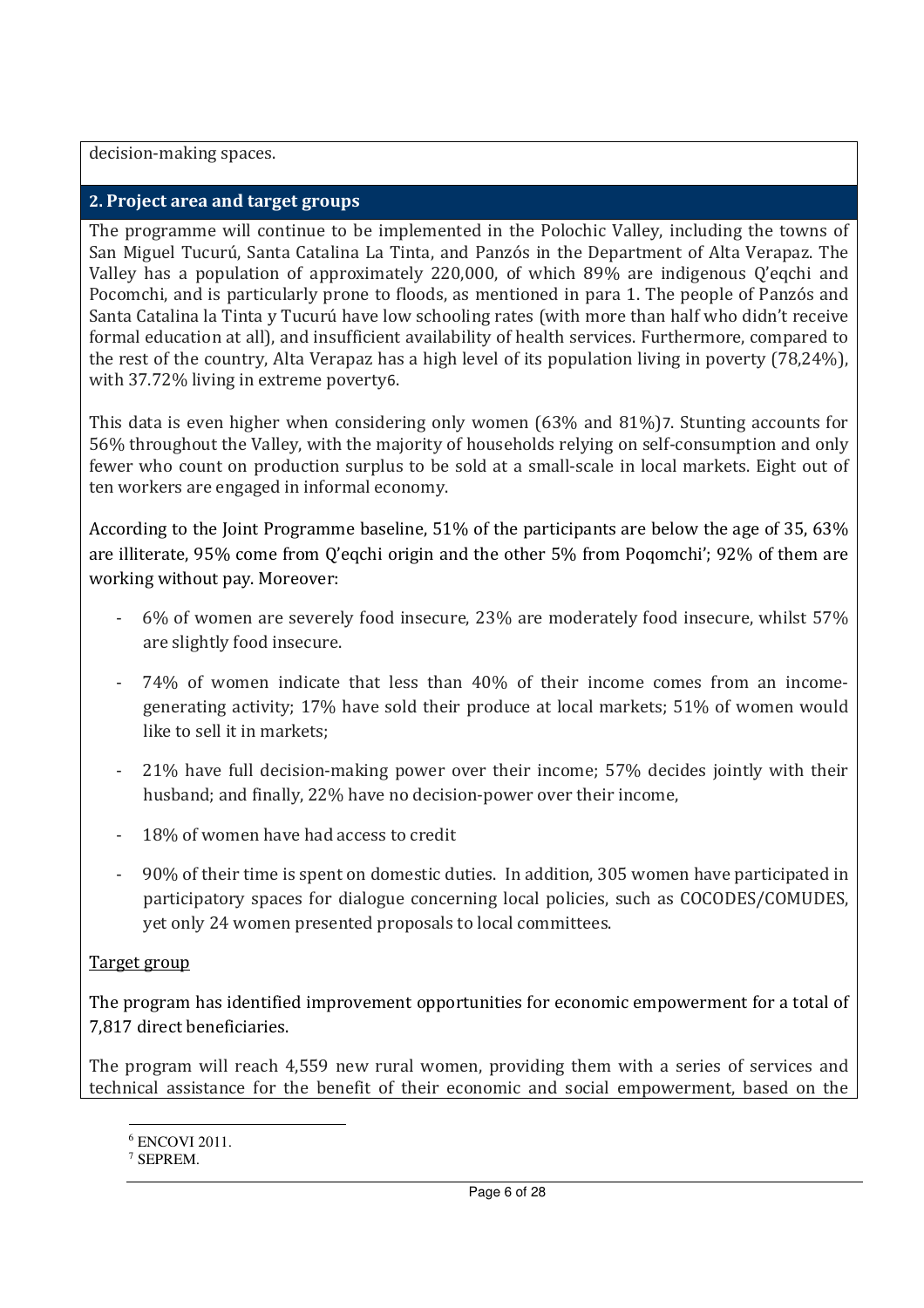synergies and added value of the specialized experience of each agency (FAO, IFAD, UN Women and WFP), and to work together in the same territory. Also, the program works on a behavior change approach to promote gender equality with men, so that a total of 1,273 new men will be reached. This will contribute to the establishment of an enabling environment for the promotion of women's participation in social and decision-making spaces (including in local government) and will create opportunities for the full development of women, as well as to prevent violence against women.

Beneficiary population directly distributed as follows:

- Total beneficiaries: 7,817 (6,150 women and 1,667 men).
- Existing beneficiary population: 1,985 (1,591 women and 394 men).
- New beneficiary population: 5,832 (4,559 women and 1,273 men).

Beneficiary population indirectly distributed as follows:

• New beneficiary population: 30,210 (16,086 women and 14,124 men).

The projected population that will benefit indirectly is 30,210 people (16,086 women and 14,124 men). These indirect beneficiaries will participate in campaigns aimed at raising awareness and preventing violence against women, and will be the recipients of radio campaigns on different topics related to the economic empowerment of women (radio announcements for marketing events and other radio broadcasts about the rights of women).

The men involved in the previous activities of the JP RWEE have been and will continue to be sensitized about the women´s rights for economic empowerment. They will become medium and long-term allies and promoters of gender equality within the scope of their organizations and communities. This will facilitate the process of women gaining the space to participate in the Development Councils and at the tables of competitiveness, and in due time, women will have a more effective participation and will feel strengthened as they raise their voices so that their needs are heard and attended to.

The expectation is that these men will become agents of change in spaces of decision and at the same time women will strengthen and increase their leadership.

### Existing beneficiary population:

The support provided to existing women participating in the Program will focus on the consolidation of the results achieved, through value chain development and access to the market for their surplus agricultural production, other income-generating activities, and the improvement of their meaningful participation in productive organizations and in community life. The main activities are described below:

• Improvement of food production systems to have stable access and improve food availability. Increase the productivity of basic grains and the search for the diversity of the diet, through promoting good practices and technologies adapted to the area and the culture of the population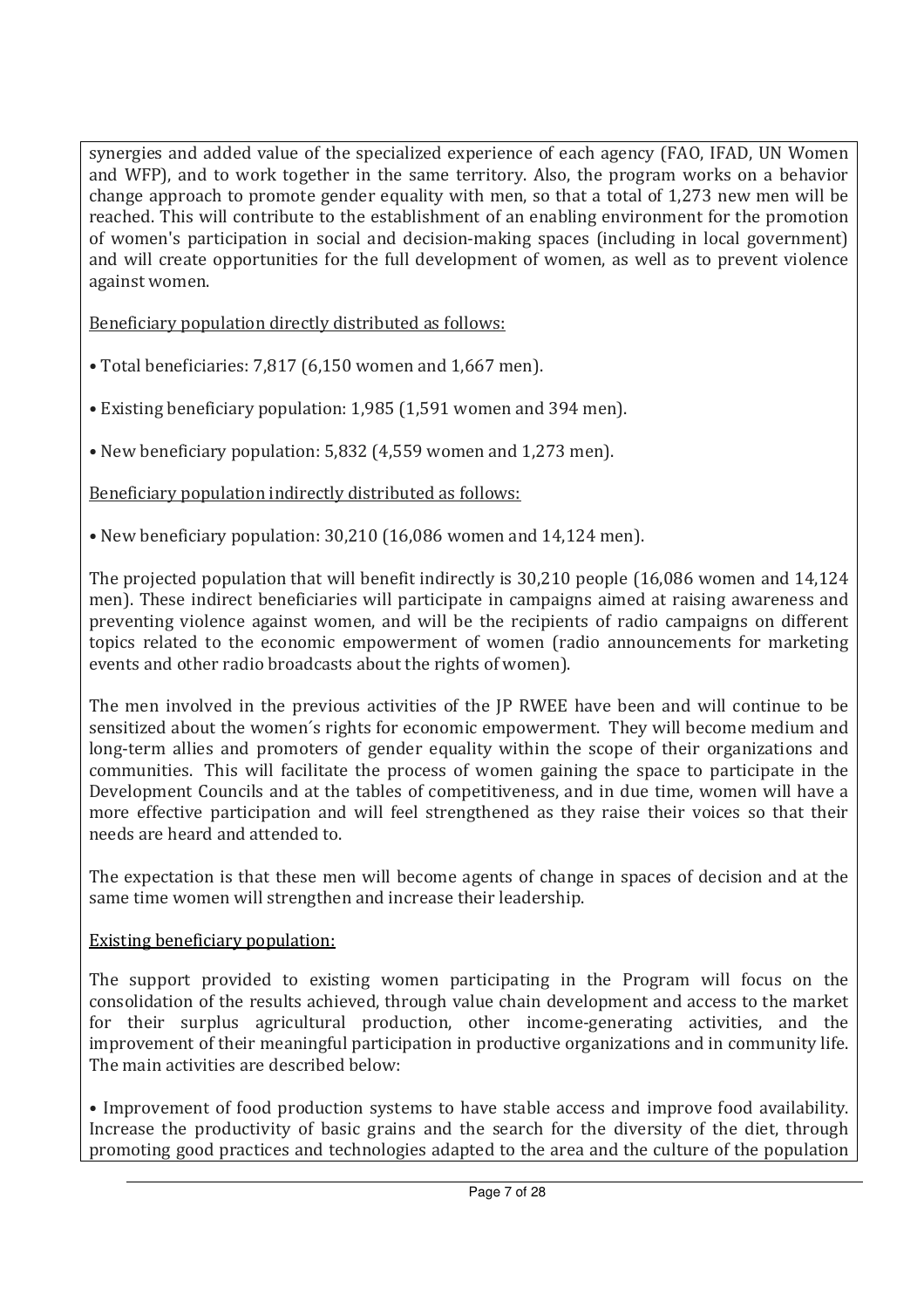to improve mainly the production of corn and beans; and other food of high nutritional value, as well as food complementary to the basic family diet.

• Support the continuation of activities related to production, harvest and sale specifically to increase quality standards, added value to products, business management, and establish inclusive business models.

• Consolidation of processes for the effective execution of productive projects, resource management, product quality, hygiene standards, as well as participation in marketing spaces.

• Institutionalization of on-the-ground learning for the empowerment of rural women, with technical support from the rural extension staff of MAGA and the municipalities of each of the municipalities. In the same way, the knowledge of the agricultural extension agents will be strengthened, so that they can replicate it in the communities they serve on behalf of the institutions they represent, which will benefit indirectly.

### New beneficiary population:

Rural women targeted for the first time (called "new beneficiaries" in the logical framework) will receive a series of services and technical assistance for the first time, in order to consolidate and improve their knowledge and skills in food security and nutrition, boost business activities, including through the development of market linkages, identification of opportunities to work in an associative way, and leadership training, to increase the participation of women in decisionmaking spaces, as follows:

• Support for the administration of new productive enterprises, for the generation of income. Special emphasis will be applied so women work as a team, in an associative manner, perform with accountability, carry out income and expenditure controls, and improve their income. The participation of women in economic activities is also of great importance in the improvement of social organization, so that the roles assumed by men and women are complementary and harmonious.

• Strengthening the leadership development of women, for their incorporation into decisionmaking positions, prioritization of their demands and recognition of their rights.

• Assistance, advice and accompaniment in the opening of decision-making spaces for women in the Development Councils.

• Training of women leaders to participate actively in decision-making spaces.

• Support in knowledge transfer to extension staff and gender units of government institutions for the implementation of public policies.

### Composition of the target group:

The composition of the target group is based on different criteria established according to the food security situation, economic situation and levels of organization to respond to the challenges of the women already participating in the Program and those who will be incorporated into the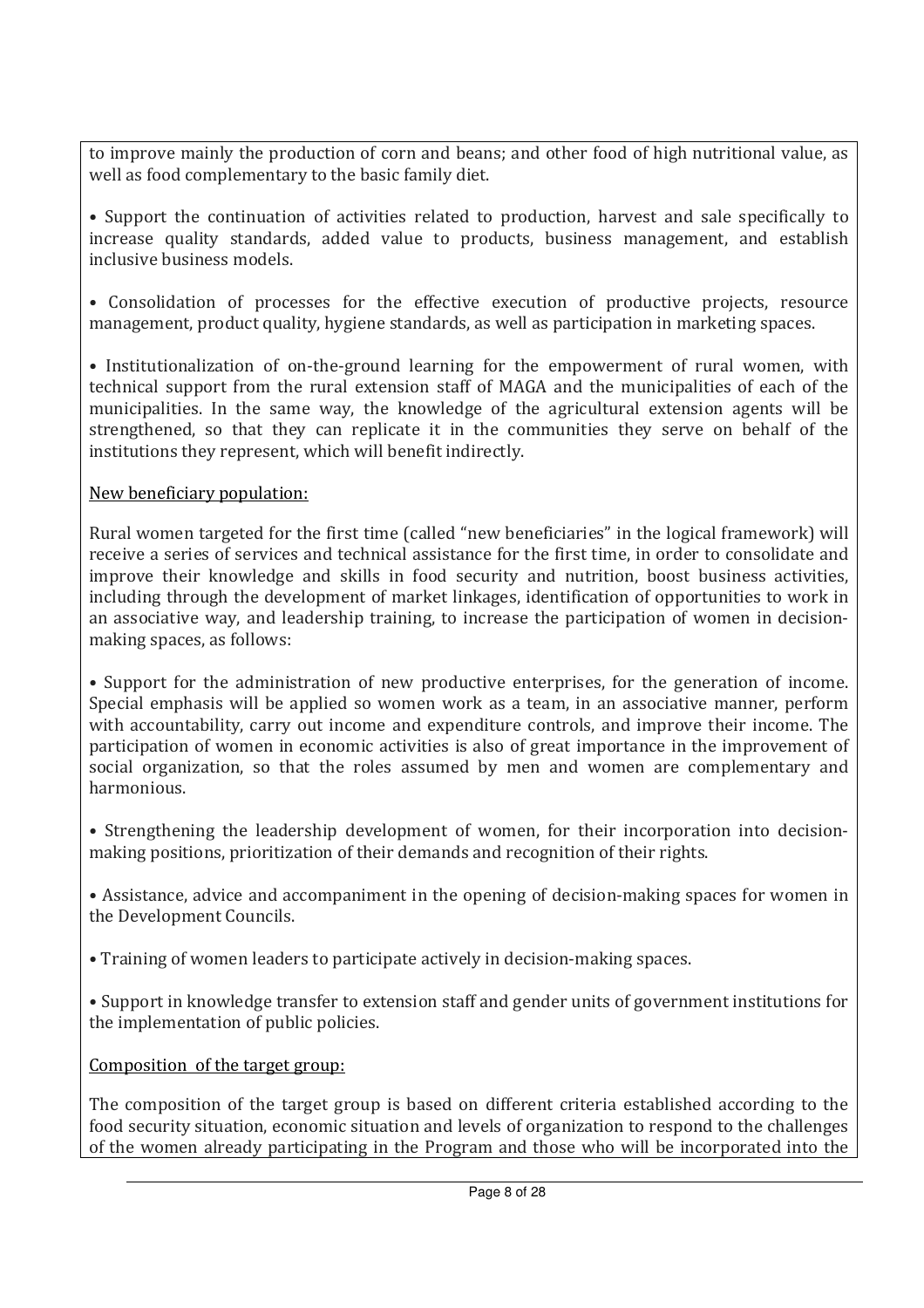### new phase:

l,

## *Groups not formally organized (1,237 rural women)*

Not all women participants have reached the condition of having food that generates an active and healthy lifestyle, this is mainly because they have an average of 0.22 hectares of land per family, with few natural assets (scarce natural resources), and with only basic technical knowledge on how to farm the land which was acquired through the JP. These women have no access to any form of credit, which leads to lack of financial or other kinds of capital (productive infrastructure, health centers, and schools, among others).

These women are not formally affiliated to groups or associations due to their low self-esteem and the fear that exists about the tax culture. Part of this is due to the knowledge deficiency in these communities regarding organizations with legal status, where their main concern is having little to no income to purchase food. There is a necessity to promote participation in decision-making spaces within these communities. Therefore, 524 participants will continue to have the support of the Joint Program in the consolidation of these processes.

On the other hand, there are 380 women from organizations of productive agricultural and nonagricultural activities already established, such as shampoo sales, handicrafts, honey production, bakery and confectionery. They live in situations of food insecurity and, therefore, there is a need to carry out agricultural activities that increase the availability of food.

There are 15 communities in the area of intervention, in which live 333 participating women who have managed to improve considerably their availability of food for subsistence and generate small surpluses. The program will be responsible for further increasing their productivity and accompany them to work in partnership and have access to other markets. For this reason, activities related to production, harvest and sale will be carried out to increase quality standards, added value of products, business management, and establish inclusive business models.

The sensitization actions directed to men will be continued, so that the contribution of women in agriculture and food security is valued.

## *Organized groups with agricultural and processing enterprises (2,040 rural women)*

The women began their participation in mixed organizations, where their participation was minimal, and they did not have their own productive assets. This group of 401 women belonging to 11 organizations was strengthened by the Joint Program to organize and have the figure of empowerment committees, with a structure formed and led only by women. These organizations will continue their consolidation processes and carry out awareness raising of 394 men, so that the rights of women and their participation in productive activities are recognized and respected8.

<sup>&</sup>lt;sup>8</sup> Create a sense of awareness focused on the following: the importance of equal distribution of domestic work and care in the home; and the impact that gender violence has on the empowerment and opportunities for girls and women.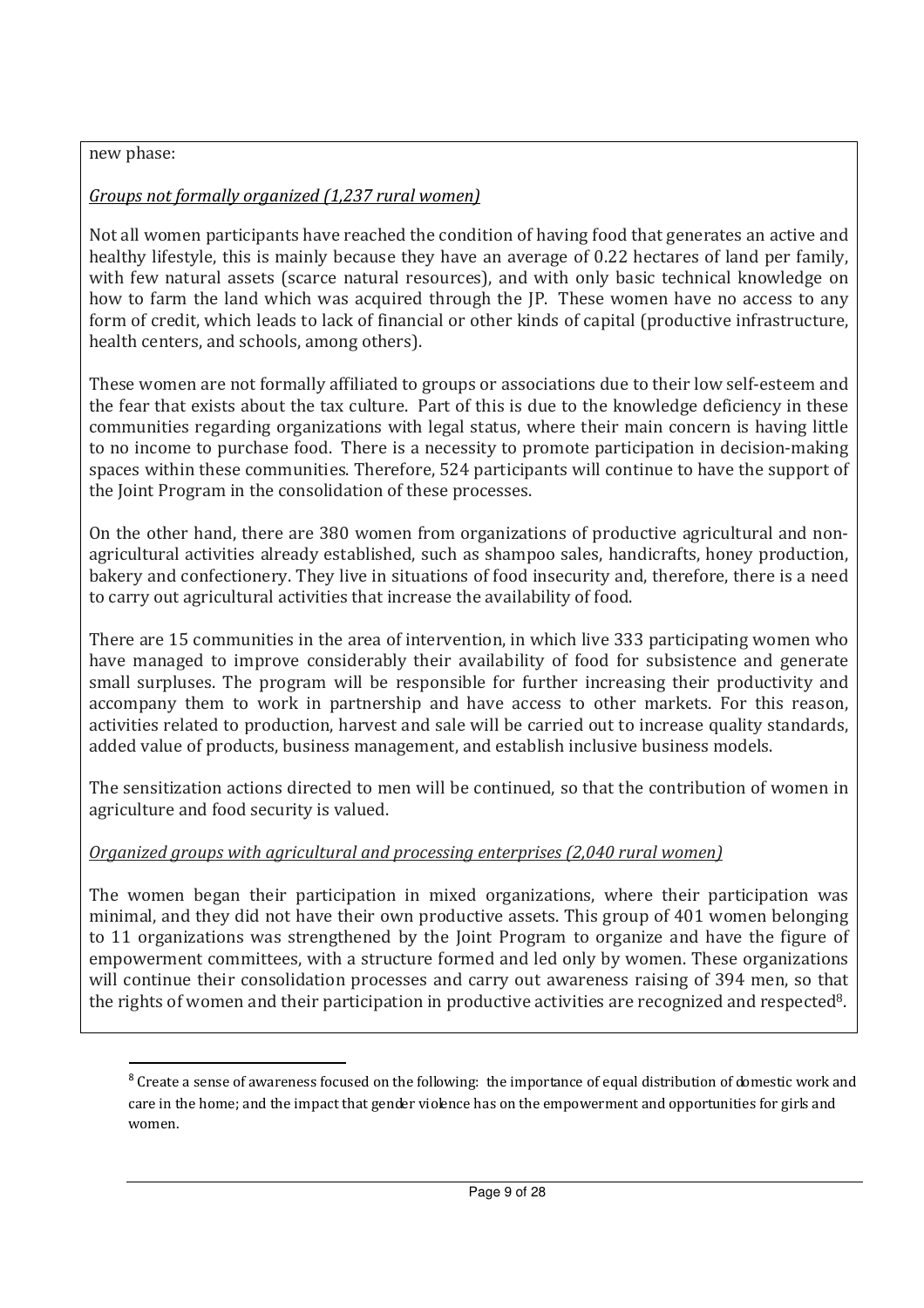Support will be provided to 1,639 new women to be trained in the administration of productive projects for the increase of income generation, as well as the approach of women to municipal and departmental markets for the promotion and commercialization of their products. It will consolidate their learning and application of knowledge through productive agricultural and livestock projects, as well as food processing, promoting associativity and strengthening the methodology of community savings and credit groups, as well as the application of the GALS methodology, and provision of solar systems.

Support will also be provided to improve their food production systems to have stable access to food and improve the availability of food, to increase the productivity of basic grains and to search for diet diversity, through the promotion of good practices and technologies adapted to the area and the culture of the population to improve mainly the production of corn and beans; and other foods of high nutritional value, as well as foods complementary to the basic family diet.

## *Groups organized with artisan enterprises and processing (1,305 rural women)*

This group already consists of 333 women who organized themselves around established nonagricultural productive activities such as sale of shampoo, handicrafts, honey production, bakery and confectionery, textiles, and embroidery. They are organized into 15 community savings and credit groups, through which they generate income for capital investment in their ventures, as well as to cover some personal and family needs. These groups will be consolidated with support for the improvement of current ventures, as well as new ventures, providing infrastructure, seed capital and time-saving technology, and GALS methodology.

972 women will be incorporated, which will be strengthened through a marketing mechanism among rural women's organizations, the private sector and with the institutional support of local governments. (events, fairs, local markets) and support in the incorporation of the marketing strategy called L'qatenamit ("our markets").

## *Women and men in decision-making positions in governmental and local institutions: (357 women)*

It will focus on continued support to central and local institutions responsible for implementing gender-sensitive policies and promoting legislative and policy reforms to promote the rights of rural women.

The Joint Program will work on institutional strengthening at the local and national levels, including through knowledge generation and transfer processes to partially respond to the lack of comprehensive knowledge for the empowerment of women, as well as the lack of disaggregated data and, in general, of good practices for a better participation of rural women in agricultural and non-agricultural practices and decision-making in community life. This action will not only ensure that the specific challenges of rural women are considered and prioritized in public policies, but will also allow a multiplier effect throughout the country through the identification and systematization of the lessons learned from the Joint Program in collaboration with key government entities such as the MAGA Gender Unit, the Vice Ministry of Rural Economic Development of MAGA, SEPREM, SCEP, MINECO.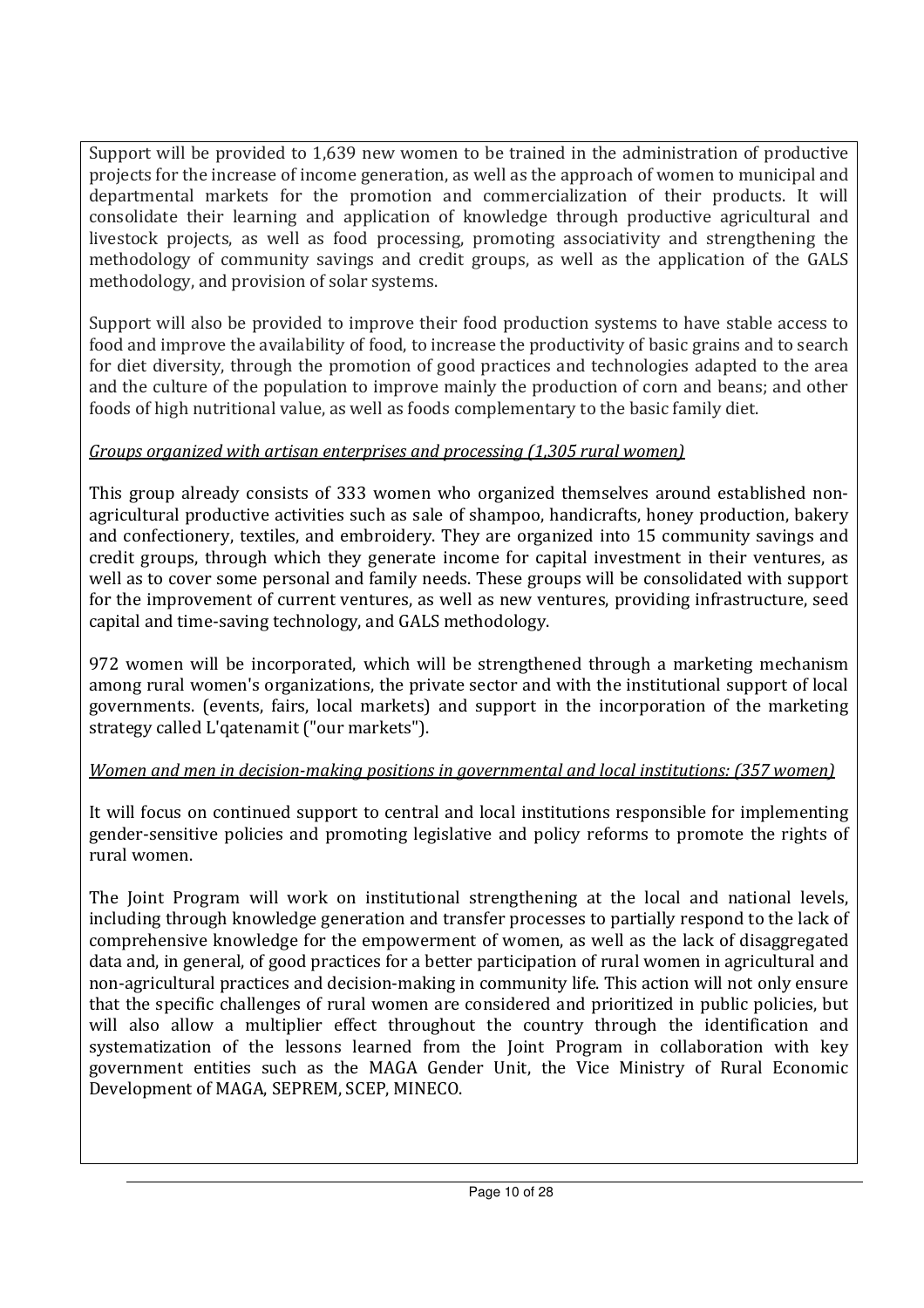## **3. Description of activities by component**

The activities presented in the work plan are linked to the intervention strategy of the Program, and directly related to the target group, according to the situation of food security, economic situation and levels of organization, to respond to the challenges faced by the women and take advantage of the strengths of the agencies in the territory as follows:

## *For the improvement of food and nutrition security.*

Women will be supported in culturally relevant training processes, focused on the implementation of good agro-ecological practices for the production and diversification of nutritious foods for the family and at a commercial level. They will also be provided with productive infrastructure and technology to promote agriculture, under a controlled environment, to increase their production, and avoid post-harvest losses. In order to mitigate their risks, the women will be introduced to irrigation systems, micro and macro tunneling, sowing in weed coverings, fertilizer dosing, manual spraying, manual fertilizer seeders, seed germinators, use of crop pylons, soil analysis, soil treatments and manual grain shellers.

Support will be provided for the management of business management and implementation of inclusive business models as an alternative for the commercialization of productive surplus farm and backyard, activity aimed at families who have increased their productivity in farm and backyard.

The promotion of the recovery of local and traditional foods that favor adequate nutrition and strengthen nutritional education and food and nutritional security will be carried out. This through the realization of workshops, exchanges of experiences, as well as contests of local culinary recipes.

## *For the increase of income to ensure their livelihoods*

Women's organizations will be supported for the roll-out and strengthening of productive projects and ventures, such as the production and associative sale of chicken, pork and lamb meat; the production and sale of honey, the elaboration and sale of artisan sausages, and the processing of healthy foods for direct sale, among others. They will be equipped with infrastructure and productive technologies, that are time-saving and increase income by providing services such as corn husking, grain grinding, flour and mace production, among others. Seed capital will be provided for the improvement of the undertaking, as well as those that can improve the generation of value for the productions they already have. This will be done under the monitoring mechanism of savings and associative credit.

Women will continue to receive support for the consolidation of their learning and application of knowledge through productive agricultural/livestock and non-agricultural projects, as well as food processing, the promotion of associations and the strengthening of the methodology for community savings and credit groups, through the following modules: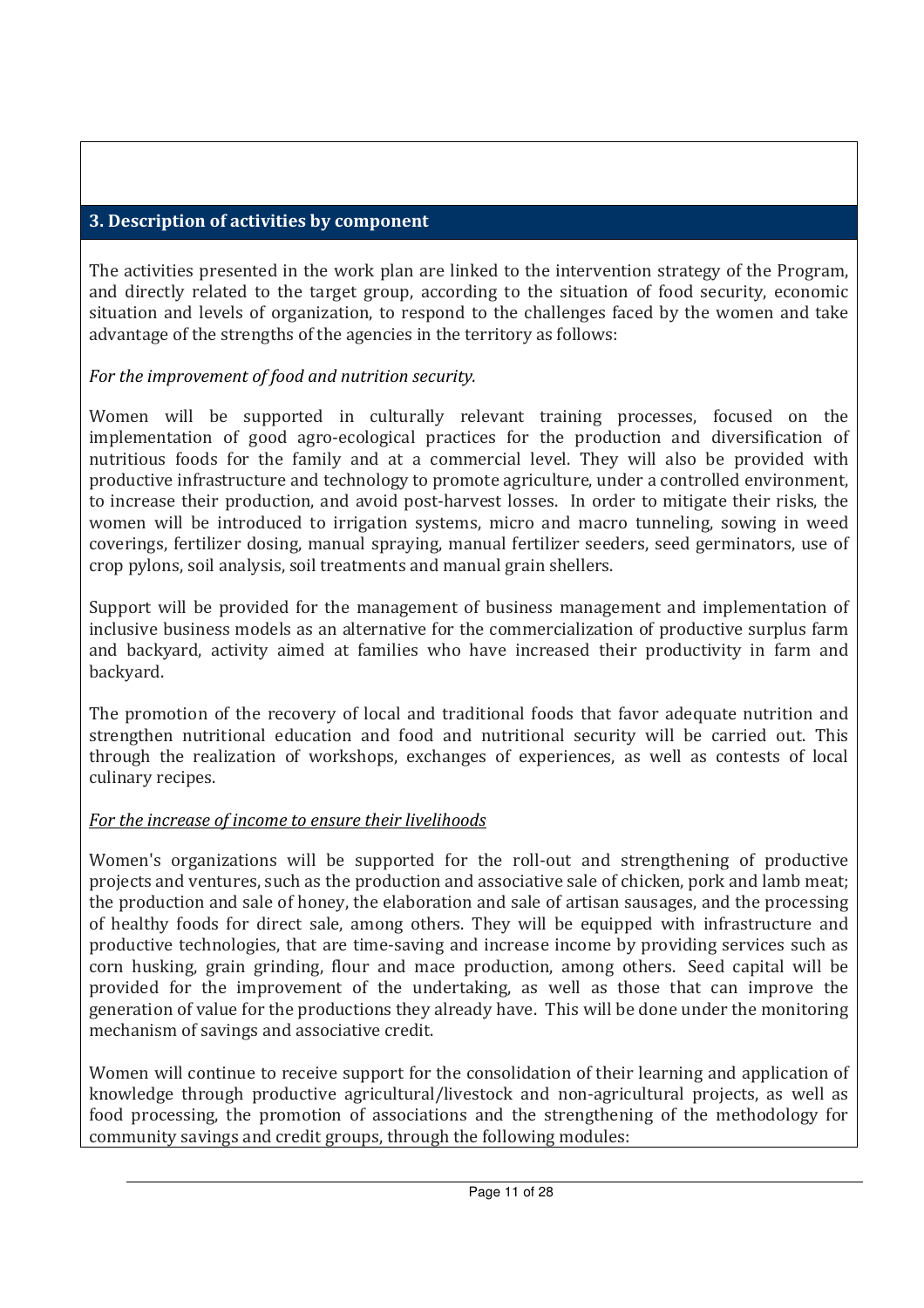- Organization and leadership
- Financial management
- Administration
- Economic empowerment of women
- Effective negotiation and marketing.
- Value chains
- Generation of value to their products and transformation of food

The rapprochement of women will continue to be strengthened through inter-institutional coordination for the effective implementation of marketing mechanisms among rural women's organizations, the private sector and with the institutional support of local governments. (events, fairs, local markets). The institutionalization of municipal markets will be ensured under the marketing strategy called L'qatenamit ("our markets").

To improve rural women's access to markets, the figure of anchor companies that buy women's products and make them reach national and regional markets will be integrated into the JP to achieve a sustainable productive chain with shorter portions where women can supply to MIPYMES with quality products and reaching the market requirements requested by the market intermediaries, with greater purchasing power and at the same time act as mentors for the entrepreneurs of the Polochic Valley.

Competitiveness tables will be strengthened as spaces for dialogue and management between the public and private sectors, for the promotion of competitiveness, at the municipal and departmental levels, to encourage investment and boost productivity and job creation.

The distribution of solar systems for the promotion and use of renewable energy for home use will be carried out, and training will be replicated by the two female solar engineers who were trained in the Republic of India, as well as the promotion of the creation of small community networks for the use of clean and renewable energy.

Radio communication campaigns will be carried out to increase participation in marketing events and promotion of products made by women. As well as the impulse to the participation of the women in the local market of products for healthy feeding in schools.

## *To improve the leadership of women for their economic development.*

A leadership training process will be carried out in parallel with an awareness process with local governments and Development Councils.

In order to achieve an increase in the participation of rural women in the Development Councils at all levels, gender training and promotion of women's human rights will be carried out, as well as advocacy in the Municipal Women's Directorates and Councils.

This will also strengthen the participation and leadership development of rural women in the processes of local governance (COCODES, COMUDES, CODEDE, and COCOSAN, COMUSAN, CODESAN) through:

• Selecting and training women in organized groups to participate in each level of governance;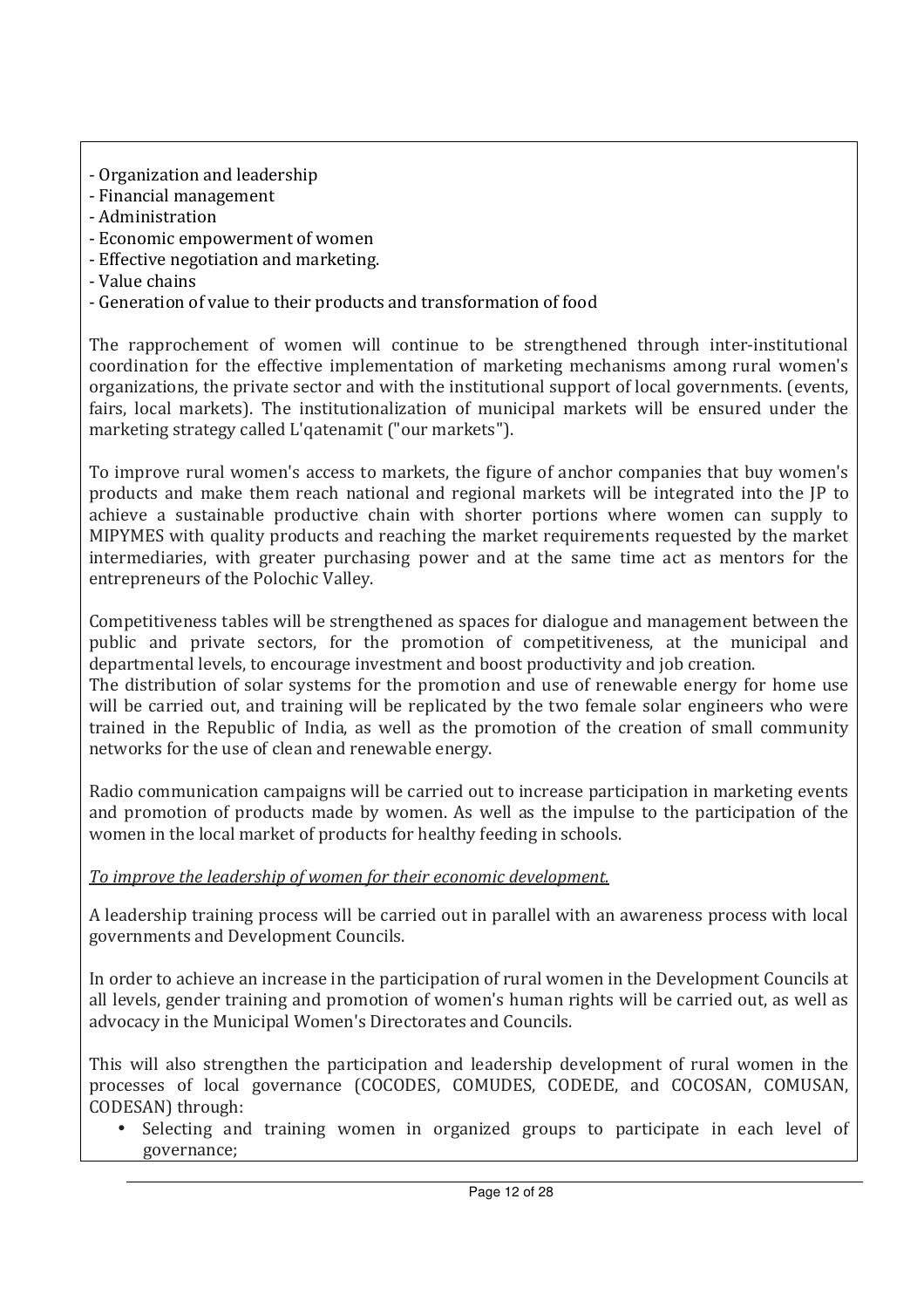- Training public officials on the legal framework for the participation of women in governance;
- Organizing an awareness campaign about the importance of women's participation in leadership spaces.

In addition, the GALS methodology will be implemented as a household methodology (HHMs), to achieve/promote a behavioral change that leads to improvements in women's livelihoods, as well as higher productivity, increased assets, and greater investments in education, increased availability and access to food, and reduction of insecurity and cases of domestic violence. This direct implementation of the GALS methodology will reach a total of 2,246 people, (1,123 women and 1,123 men).

In previous experiences, mainly in Africa, IFAD has systematized this type of household methodologies, which address these underlying norms, attitudes, behaviors and social systems that represent the main causes - rather than the symptoms - of gender inequality. HHMs change the main focus of the interventions (assets, infrastructure, value chains) to people: especially on who they want to be, what they want to do and how they can do it. The tools help to unite what are often disparate subsistence strategies pursued by women and men, young and old, in the same household or group, in a joint vision and a practical strategy.

It has been shown that HHM stimulate a positive change in behavior by allowing men and women, together, to understand and challenge the discriminatory gender norms that drive gender inequalities and hinder poverty reduction. They also come to "leave behind" and support their way out of poverty. In doing so, HHMs are a good practice to achieve a transformative change in rural areas, contributing to the ambitious goals set out in the 2030 Agenda for sustainable development. They are mainly relevant to achieving SDG 5 on gender equality and women's empowerment, but also most of the other objectives that can only be achieved through gender equality and women's empowerment.

### *To promote a more gender-responsive policy environment*

A learning path will be carried out with the gender unit of MAGA to build on the experience of methodologies implemented by the Joint Program, and its possible adoption after validation, such as:

- Time-saving technologies and efforts in agricultural work of rural women
- Community savings and credit methodology for the development of associative ventures.
- Incorporation of rural women in organizations for market access, in the municipalities of Panzós, La Tinta and Tucurú, Alta Verapaz.
- Strengthening the participation of women in community trade networks and participation in value chains.

Technical assistance will also be provided for institutional strengthening of the Gender Unit of the Executive Coordination Secretariat of the Presidency, including:

- a. Analysis of the status of the participation of indigenous women and women in the System of Development Councils in the territory.
- b. Coordinate with the local governments responsible for the use and reporting of the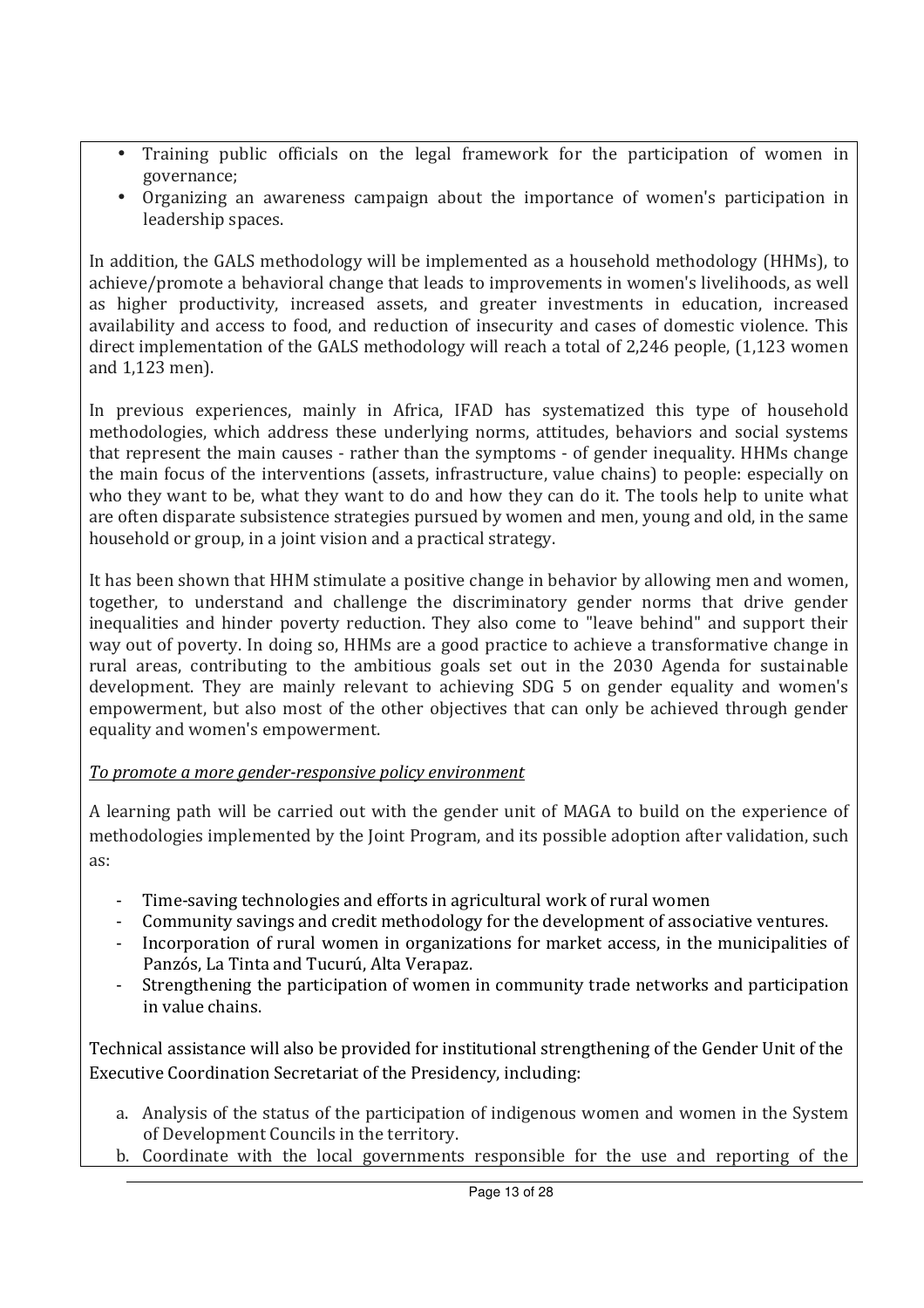investment, with the use of the Gender Thematic Classifier, within the framework of the development council system.

- c. Accompany the SCEP in its links with both SEPREM and SEGEPLAN, for the implementation of SDG 1, 2 and 5, in particular with the Development Councils and for gender mainstreaming.
- d. Strengthen the work of the Women's Commissions of the Development Councils.
- e. Generate a Guidance Manual for the Municipal Directorates of Women within the framework of its mandate and the National Decentralization Agenda.
- f. Strengthen the work of the Commissions of the Municipal Directorates of Women according to their mandate and prepare a report on their work, in coordination with SEPREM.
- g. Promote and accompany the process of training the staff of the executive boards of the Development Councils, through the virtual platform, "I know Gender."
- h. Coordination with SEPREM for the dissemination of the Manual of Use of the Gender Thematic Classifier.
- i. Knowledge transfer to the interior of the country through the Mobile Sessions of Integrated Services of SCEP relevant to the rights of women in Alta Verapaz.

Support will be provided for the training of public officials from key institutions and regional development councils in:

- Use of the virtual platform "I know gender" for staff of the Executive Coordination Secretariat of the Presidency and development councils. I know Gender is a course that aims to raise awareness and introduce basic knowledge about gender equality and the empowerment of women as a first step towards changing behavior and knowledge transfer. Participants must take the first three compulsory modules (which allows for a common understanding). Completing the three modules leads to obtaining the first certificate. Then, each user can take the modules that he considers convenient based on his area of interest. The completion of each of the optional modules also leads to obtaining a digital certificate. The course will have an open access through the UN Women eLearning Training Center. It is a course designed, implemented and led by UN Women that has benefited more than 32,000 participants until March 2018.
- Use of the gender thematic classifier (MAGA, Technical Table of Gender and Peoples).
- Subjects of gender equality and Food Security and Nutrition SAN (MAGA-Rural Extension Directorate).
- Training and procurement of inputs for the inclusion of economic empowerment actions of rural women and the methodologies implemented by the PC, aimed at the AMER and SNER in coordination with the Gender Unit of MAGA.
- Process of gender mainstreaming in units and programs of the Ministries through the prioritization and inter-institutional strengthening of the Strategic Alliance with the Presidential Secretariat for Women SEPREM and the Secretariat of Executive Coordination of the Presidency. These actions will be directed to the implementation of the National Policy for the Promotion and Integral Development of Women. -PNPDIM, of the Opportunity Equity Plan -PEO- 2008-2023, and of the National Policy of Rural Development PNDRI.

See Annex 1 for a more detailed list of activities.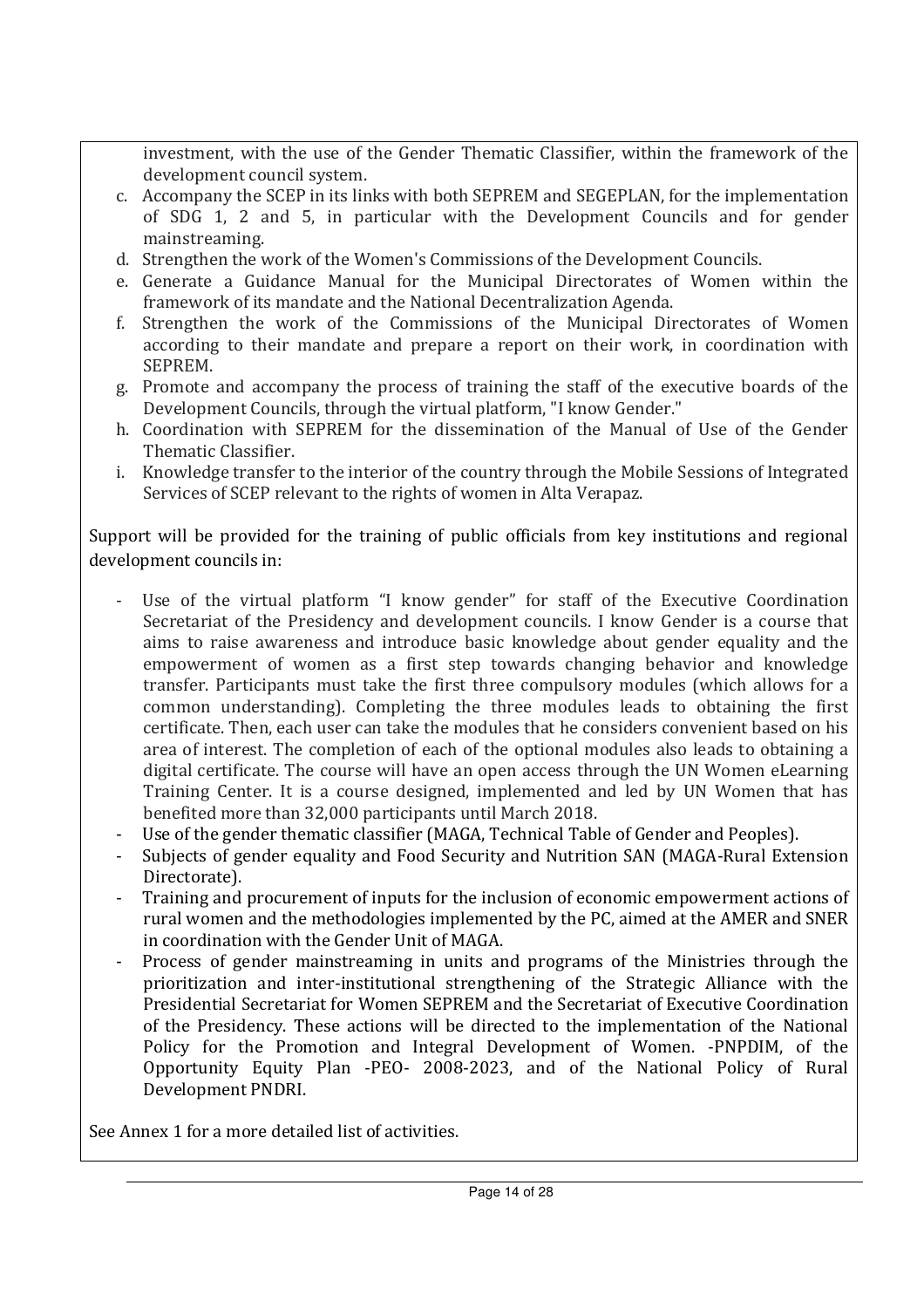#### **4. Implementation approach**

Since the beginning of the Programme, inter-institutional coordination has been key to strengthening the support mechanisms and coordination to promote gender-responsive services. Among the institutions involved, the key ones have been and will continue to be:

- the Ministry of Agriculture (MAGA),

 $\overline{a}$ 

- SEPREM (Secretaría Presidencial de la Mujer Presidential Secretariat for Women),
- SESAN (Secretaría de Seguridad Alimentaria y Nutricional Secretariat of Food and Nutrition Security),
- CONALFA (Comité Nacional de Alfabetización -National Literacy Committee),
- INTECAP (Instituto Técnico de Capacitación Technical Training Institute)
- SCEP (Secretaría de Coordinación Ejecutiva de la Presidencia- Executive Coordination Secretariat of the Presidency)
- PRONACOM (Programa Nacional de Competitividad- National Competitiveness Program)
- PRODENORTE (Programa de Desarrollo Rural Sostenible para la Región del Norte MAGA/FIDA- Sustainable Rural Development Program for the Northern Region (MAGA / IFAD)

These collaborations9 foster the JP actions well beyond the allocated funds, including technical assistance and training services, provision of seeds and inputs for productive projects, scholarships for vocational training and adult literacy, among others.

Through the promotion of gender equality and women's rights within the mentioned entities, women will have increased access to services provided by governmental and non-governmental institutions. Sustainable business relationships will be strengthened with the involvement of local governments for the institutionalization of local markets, as well as with the Ministry of Economy and its MSMEs so that rural organizations can integrate into value chains in a sustainable way, which ensures the generation of constant income for families.

Furthermore, planned intervention will continue to support women to take on leadership positions and contribute to community decision-making processes. Women will be supported to generate their own income, allowing them to gain economic independence and therefore manage their own economic resources. This will enable women to access training and technical assistance, for example on methodologies to optimize their time schedules, access and control of productive assets, diversification of their diet, access to more nutritious and healthy foods, and decisionmaking at community levels. Women will be supported to form savings and credit groups to establish income generating activities in agriculture, livestock and handicrafts.

<sup>9</sup> A full list of government and private organisations partnering with the JP RWEE and their role is available as Annex 2.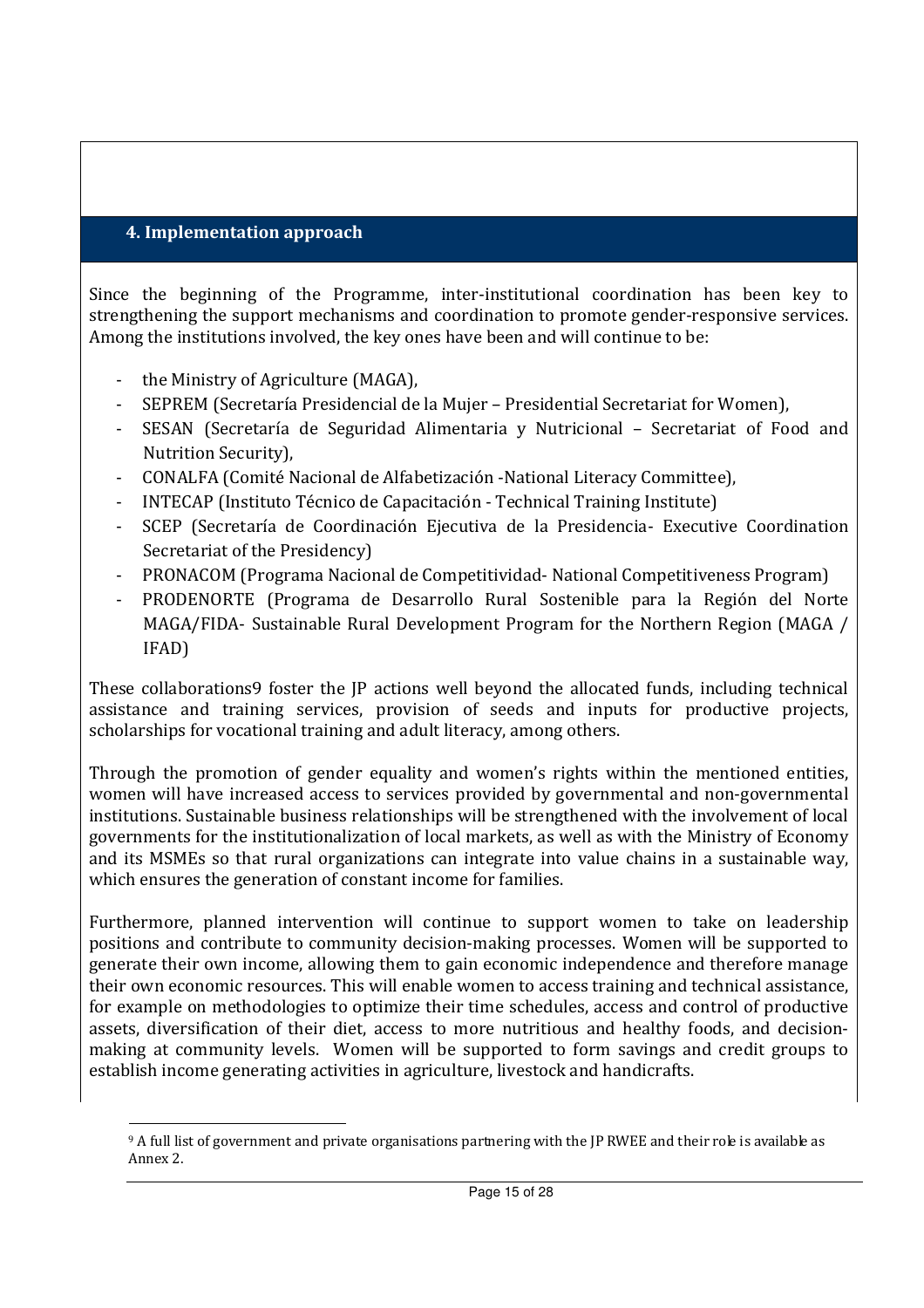The four agencies involved have profound experience on cooperating in rural development programmes, especially when it comes to promoting gender equality and women's empowerment. They all have technical teams in the geographical intervention area and are therefore aware of the challenges women face in the local context. Each agency will contribute to the programme building on its institutional mandate, added value, and good practices:

**FAO's** organizational approach seeks to contribute to the development of human and social capacities with the aim to improve the management of natural, physical and financial capital to achieve inclusive rural development. In the framework of the JP, FAO will focus on the improvement of food security and nutrition by promoting sustainable and efficient food production systems. By implementing activities on family farming, FAO will strengthen the peasant economy and promote the inclusion of women in the agricultural value chains and work on income diversification through group activities aimed at developing products that can be easily linked to markets. For inclusion in markets FAO has generated the methodology of Inclusive Business Models (NMI / FAO) that will be made available to the PC to support the linkage of rural women (small producers) to the private sector, with an approach of exclusivity and competitiveness, with the purpose of generating decent jobs, increasing income and improving the living conditions of rural families (http://www.fao.org/3/a-i5068e.pdf). In addition, FAO has generated recommendations at the Latin American level for the improvement of technical assistance and rural extension systems (ATER), with a gender perspective that will be transmitted to entities that conduct and implement ATER in Guatemala (http: / /www.fao.org/3/ai7935s.pdf).

**WFP** has experience working with women farmers through its Purchase for Progress (P4P) initiative, which, through its different modalities, has developed effective strategies for sustainable economic empowerment, productive profitable undertakings, as well as strengthening the participation of women in mixed spaces and gender awareness in groups of men and mixed. As part of P4P, women farmers receive support to sell their surpluses in institutional markets by increasing their access to sustainable production techniques and high-quality agricultural inputs, among others. This contributes to a better financial capacity of low-income farmers to make investments to increase the quality and quantity of their produce. Organizations of small-scale farmers receive training in organizational and business management. WFP recognizes women as the main actors for the promotion of gender equality and economic empowerment, as well as the implementation of corresponding policies within local and municipal institutions.

**UN Women** takes affirmative action to promote gender equality and the empowerment of women and focuses on three areas: economic, physical and political. Global advocate for girls and women with the aim of accelerating progress in improving the living conditions of rural women and responding to the needs and challenges they face at the local and national levels. In this sense, it articulates with institutional actors that promote women's welfare by increasing their income, preventing violence and opening spaces of voice and leadership for rural women; with the objective of closing the gaps faced by women in the country so they can get out of poverty and extreme poverty.

The fundamental approach of the contribution of UN Women focuses on achieving the 3 autonomies:

1. Economic autonomy, through the generation and increase of women's income in a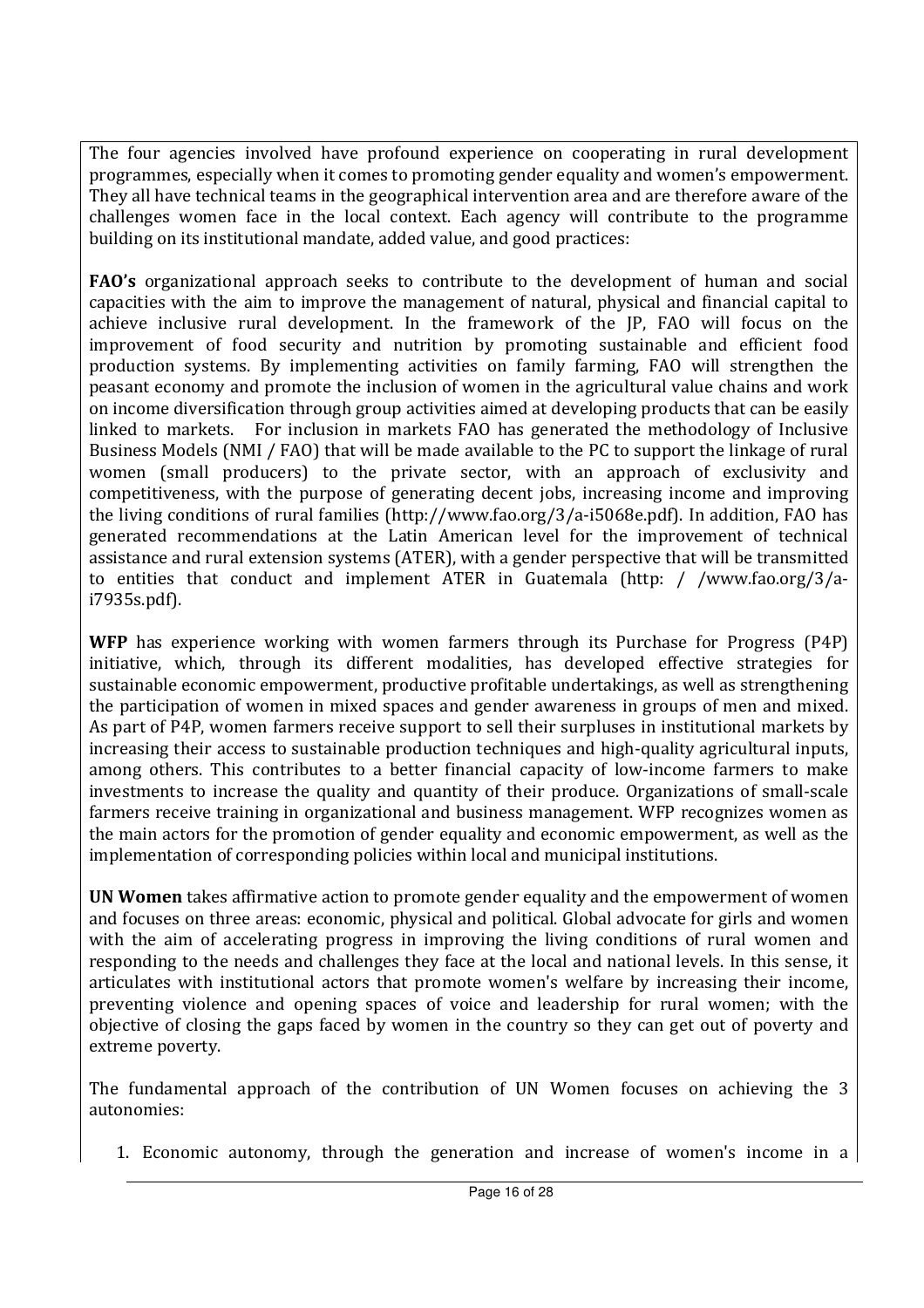sustainable manner, through the strengthening of non-agricultural ventures in order to achieve the constant generation of income through strategic alliances formed with small and medium-sized microenterprises.

- 2. Political autonomy, through the knowledge and exercise of their rights, knowledge of the spaces of community, municipal, departmental and central political participation, the expansion of their voice and participation in decision-making that promotes the empowerment of rural women and the visibility of the demands of women in the community. Spaces are created for political participation, in which women work with the Municipalities regarding the integration of the demands and their participation in the municipal plans, and the incidence of the Municipal Directorates of Women in the municipality and within the municipality. The regional, departmental and local governments are also sensitized and their knowledge of gender is strengthened in order to achieve the inclusion of women in the full exercise of their rights and in accordance with the mandate established by the country's legislation.
- 3. Physical autonomy, through the expansion of knowledge about the different forms of violence and how to live a life free of violence, and the personal empowerment of women for decision-making within their homes.

**IFAD**, as a specialized agency of the United Nations System and International Financial Institution, provides technical and financial support (reimbursable and non-reimbursable) to the Government and other institutions at the national and regional levels, especially for the scope of SDGs 1, 2 and 5. One of the main instruments in force is the financing of the National Program of Sustainable Development of the North Region (PRODENORTE) that is being executed by the MAGA in Alta Verapaz, Baja Verapaz and Ixcán in Quiché. PRODENORTE is a strategic partner for the Joint Program and has extended its implementation period until September 2019. This offers an opportunity to achieve technical and financial synergies, to further strengthen the activities implemented within the framework of the Joint Program, mainly in the areas of investment in rural and productive road infrastructure, measures of adaptation to climate change, time-saving technologies and methodologies and development of sustainable models of community savings and credit.

IFAD is one of the main development agencies that innovates with HHM. As of 2009, IFAD has tested different household methodologies in its grant operations and financed by loans, such as the mentoring at home approach and the gender-responsive learning system (GALS). Based on the experience gained, IFAD has used capacity-building events, exchange visits, learning routes and partnerships to integrate HHM into programs throughout sub-Saharan Africa and, to a lesser extent, in other regions. By mid-2015, more than 100,000 people had benefited from HHMs in IFAD-supported programs and, by July 2017, HHMs were designing and / or being implemented in more than 40 programs in 28 countries. IFAD is leading this process in the implementation of the joint program in Guatemala, as the first experience in LAC.

Thanks to its experience with monitoring and evaluation of rural development programmes, IFAD will lead the M&E of the JP (see section 7). A key issue to be incorporated is that the Joint Program made its baseline of the Economic Empowerment Index for Women in Agriculture (WEAI), and the process will be completed with its final measurement, this will be a key element in the evaluation end of the Program. (see section 7).

To implement the activities established in the proposed workplan, the involved agencies intend to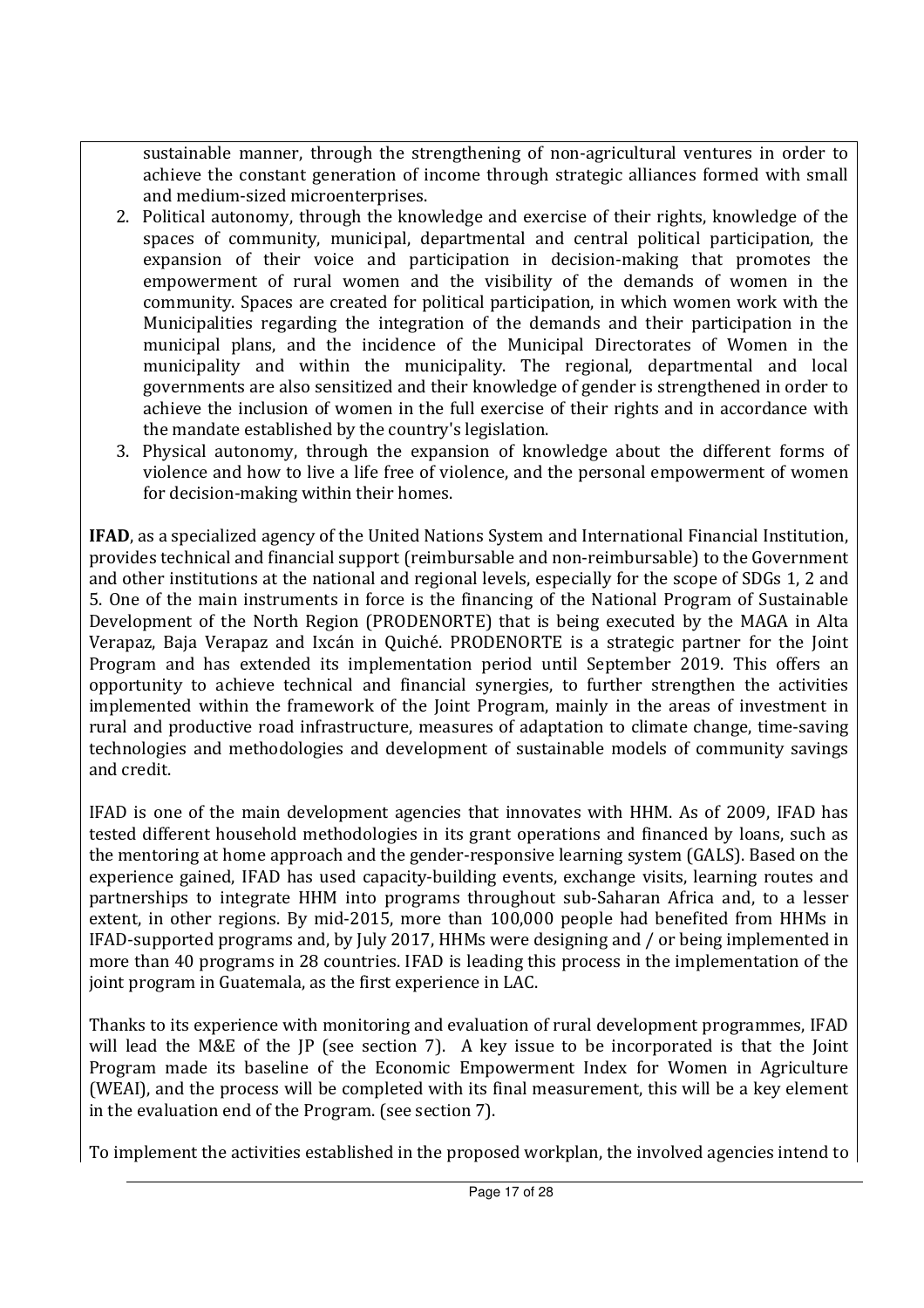continue with a joint-implementation approach and commit to work together in the same geographical area to benefit the same population (women subsistence farmers, women in mixed organizations, and members in women's organizations).

### **5. Justification for the intervention**

The activities mentioned above have been selected according to the scope of the results of the Program as follows:

### Outcome 1: Improvement of food and nutrition security

The activities are focused, in the first place, on the consolidation of the family production system so that the availability of food is improved and the diet of rural families is diversified, especially rural women, thus breaking the monotonous diet through having access to products from the farm and the backyard, especially from the production of corn, beans, vegetables, native plants, protein of animal origin from minor species and storage of grains; work will be done to rescue the food culture, thereby avoiding the change of traditional patterns to patterns of food transition (canned); nutritional and consumer practices will be consolidated, working at the household level with both rural women and men. Secondly, the activities are focused on the generation of surpluses in backyard and farm production, so that rural women can increase their income to contribute to their economic autonomy.

In the activities for the improvement of food availability, we will seek to improve the family production system. It will be executed through the transfer of knowledge and adoption of the milpa and backyard approach and agricultural and agro ecological practices such as tillage in contour lines, cover crops, intercropping, rotation of crops with legumes, diversification of local crops, reintroduction of native varieties of cassava, sweet potato and banana, biomass recycling, diversification of backyard animal varieties, among others. Technical assistance will be given to implement technologies and good post-harvest practices such as improved logs, metal silos and solar grain dryers.

The activities for the generation of income will be developed by using surpluses from the farms and backyards, for which increased productivity will be sought through the implementation of precision agricultural technologies such as macro tunnels, irrigation systems, basic equipment for soil sampling and blankets to prevent weeds. These technologies seek to reduce costs (reduce the use of inputs), obtain higher yields and higher quality in the harvest.

In addition, good agro-ecological practices will be implemented, such as tillage in contour lines, cover crops and intercrops, crop rotation with legumes, establishment of local crops, reintroduction of native cassava varieties, sweet potato and banana, biomass recycling, diversification of varieties of backyard animals, organic fertilizers, among others; Time-saving technologies such as manual grain shellers and good post-harvest practices such as transport, shucking corn, shelling, ventilating, cleaning, drying and storage. In addition, training in business management will be conducted, considering the issues of production costs, budgeting, marketing, negotiation, among others, and good practices for sale will be implemented, such as quality standards and price management, in training, assistance technical and implementation of inclusive business models linked to cassava flour, sweet potato and banana products and corn and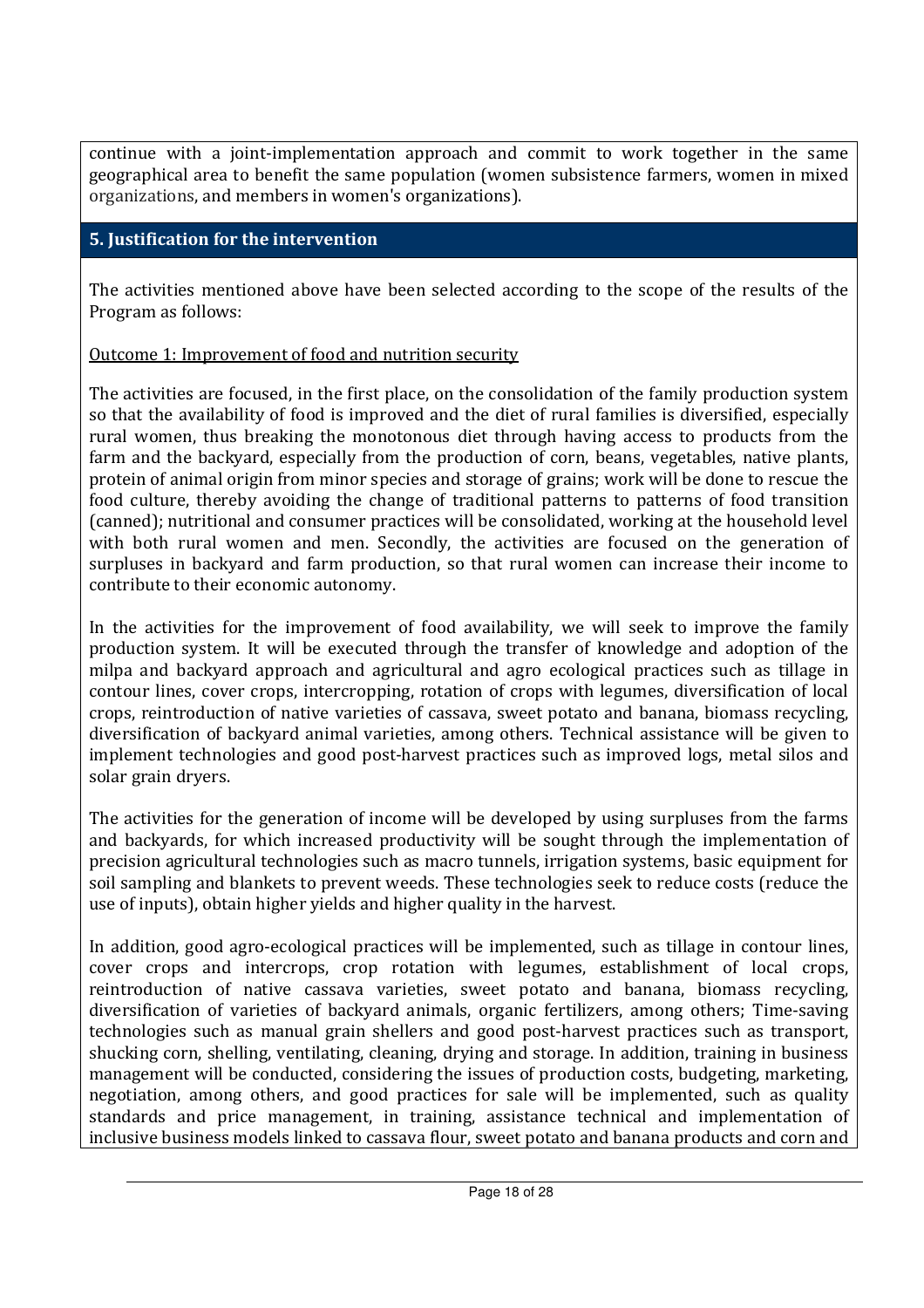bean crops.

## Outcome 2: Increase in income to sustain livelihoods

Under this result, the activities will focus on increasing revenues in a sustainable manner.

Strengthening the capacities of women in rural areas by strengthening their entrepreneurial skills:

a) Organization and leadership,

- b) Financial Management,
- c) Administration,
- d) Women's economic empowerment,
- e) Value chains and associative marketing,
- f) Effective negotiation and marketing,
- g) Access to markets in a sustainable manner.

The activities to be implemented include support for rural women's enterprises, the creation of business development services, and capacity-building and training, including the provision of rural services with their existing income-generating activities, both agricultural and nonagricultural. These objectives will be reached by:

- increasing the investment capital in productive infrastructure;
- minimizing the overload of work, optimizing the use of time and maximizing resources for women;
- developing skills for technological innovation (access to renewable energy women, to obtain electricity, through the acquisition and installation of solar panels associated with the care of the environment and climate change),
- financial and credit management through the formation of savings and credit groups in places where they are not available;
- constant and direct technical assistance to groups and individuals, creating spaces at the community and municipal levels, promoting the participation of women through management techniques and community leadership, implementing the improvement of food processing and storage, using innovative technologies (food dehydrators, processing center for the production of canned products, jellies, sausages and others, as well as their respective packaging, organizational business models such as bakeries), which strengthen nutritional education with special attention to food security areas and nutrition, involving the government entities that, according to their mandates, contribute to the sustainability of the actions;
- Assistance and accompaniment in expanding the capacities of rural women entrepreneurs to access markets even after the programme ends.

Actions have been included to increase women's income in a sustainable manner, through better incorporation into local markets, in correlation with local women's trade networks, as well as collaboration with fair trade companies and school feeding programme. A strategic alliance with the Ministry of Economy - Vice Ministry of Small and Medium Enterprises (MIPYMES) will also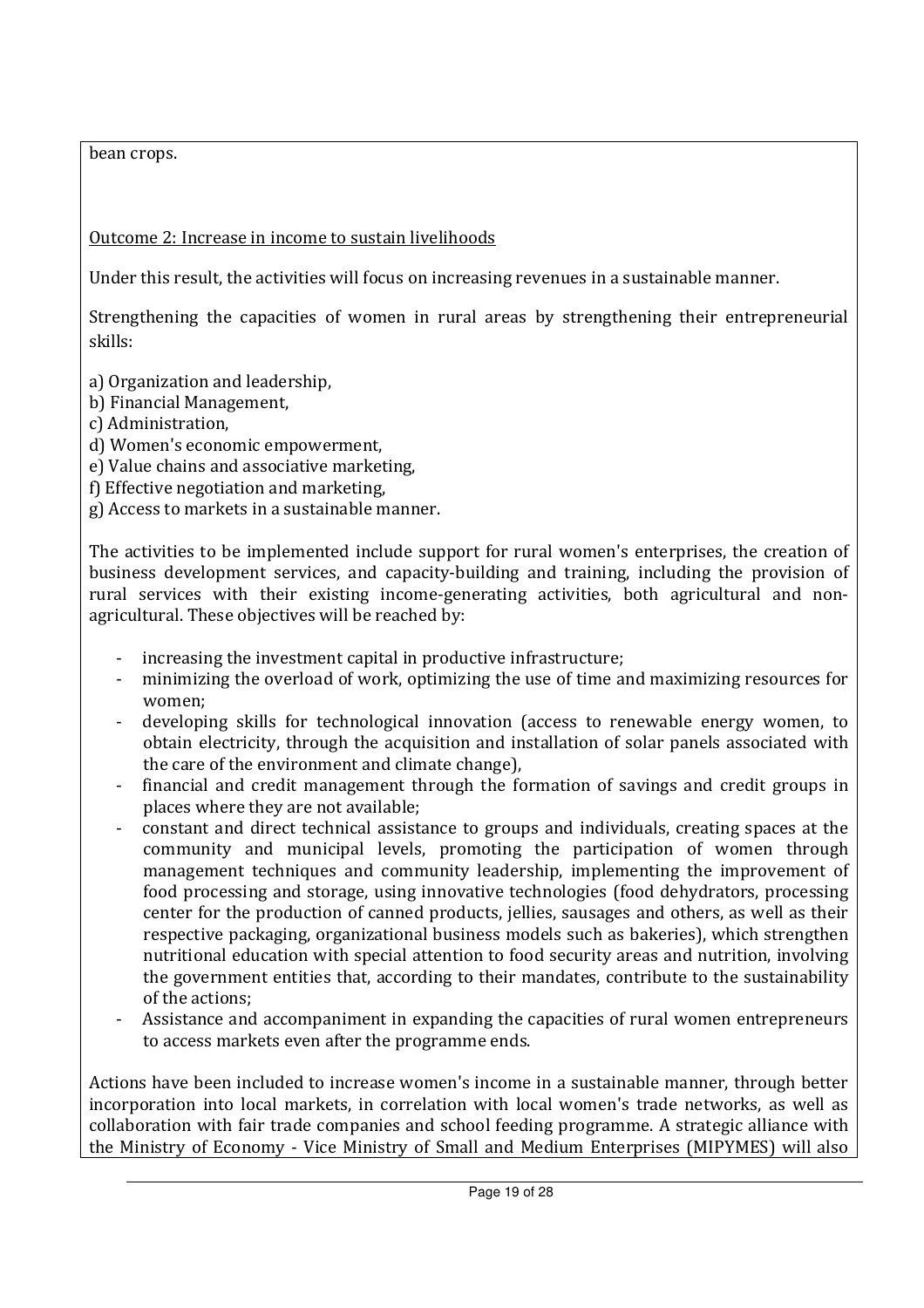help to develop the value chain of women, inclusive business models and access other markets through better availability of infrastructure for women. market and the implementation of a marketing strategy.

Specifically, the JP RWEE will support the establishment of "Li Qatenamit" ("Our markets"), a fairtrade peasant market that will also be at the center of community radio communication campaigns. The objective is to raise awareness among local producers and consumers about the importance of acquiring products produced in the Polochic Valley region (textiles, prepared foods, meats, eggs, flours, sweets and agricultural and non-agricultural products, etc.). The objective is also to create awareness in the population that a fair price is paid for local products given their nutritional characteristics and quality. A market will be installed in each of the municipal squares to promote the commercial exchange of local products under the principles of fair trade. This will allow greater support for women producers who have not had the opportunity to promote their products in other spaces.

Priority will be given to women entrepreneurs who participate in the JP RWEE, however, the people who produce in the local community who wish to participate may participate in the activity, provided they have previously registered to be merchants in the market. Li Qatenamit has the support of the municipal authorities in the municipalities of San Miguel Tucurú, Santa Catarina La Tinta and Panzós, in the El Polochic Region.

The processes of capacity building and technical assistance will be directed to the participants in this new process and the existing ones will be followed up and strengthened.

## Outcome 3: Greater participation in decision making.

Special attention will be paid to women's participation in local decision making, through a twoway approach aimed at reinforcing the capacities of both rural women and Development Councils, but also at ensuring sound public policies to economically empower rural women. This will involve continuous support to the Gender Unit of the Ministry of Agriculture for the implementation of its Institutional Policy for Gender Equality and its Strategic Framework 2014- 2023. In addition, specific actions will be implemented to strengthen the "Technical Table for Rural Development on Gender and Indigenous Peoples," created with the support of the PC and led by the Gender Unit of MAGA. These actions will be carried out through a combined strategy that works at the institutional level and at the individual level of the person participating in the Program.

At the institutional level:

- Institutional strengthening at the national and local levels, through the partnership with the Presidential Secretariat for Women and its coordination with the Development Councils, local governors and the Municipal Women's Directorates, to encourage the participation of women in councils local and other decision-making spaces.
- Strengthening of the Municipal Women's Directorates through training, within the framework of the national decentralization and citizen route agenda.
- Strengthening of municipal public officials on the participation of women in governance within the SAN.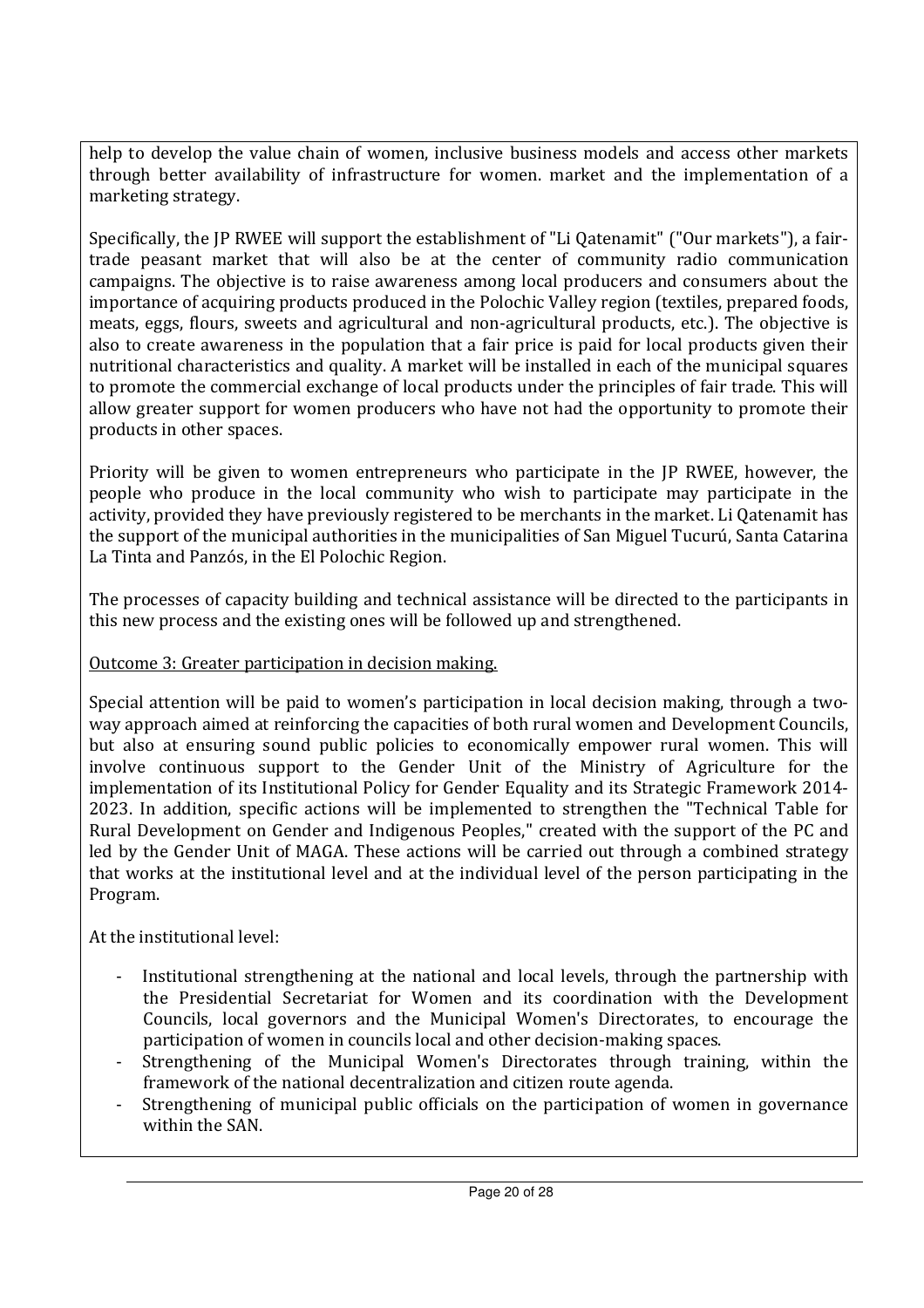At the individual level:

- Support to rural women's leadership through trainings in women's rights, human rights, and leadership so that they have a better role in producer organizations and in communities, in general.

The actions for this result will also include working with men at the organizational and community level, to guarantee the political and social recognition of the role of women within each community. This result will combine the strengthening of the women's organizations and existing women's platforms.

Furthermore, in March 2018, the Joint Program carried out phase I of the Gender Action Learning System (GALS), thanks to a core contribution from IFAD. GALS is a participatory methodology that IFAD has promoted in several African countries and has been implemented in different projects, with Guatemala being the first country in the Latin American and Caribbean region. Through the GALS methodology, development interventions stop focusing on assets (assets, infrastructure, value chains) and begin to focus on people: what they want to be and what they want to do. By allowing families to create a domestic vision, prepare an action plan and put it into practice, GALS allows a behaviour change that leads to improvements in livelihoods, such as increased productivity, increased assets, increased investments in education, reduction of the number of foods. insecurity and reduction of cases of domestic violence. During the last implementation period of the JP-RWEE, the country team will carry out the three phases of the GALS methodology with approximately 2,246 beneficiary women and men. Based on the GALS method, an amplifying effect is expected, for this reason we can affirm that almost 100% of the beneficiaries will learn and apply knowledge in their life plans.

Likewise, support will be provided for the access and use of environmentally-friendly technology through renewable energy, to obtain electricity for use in the home. This is in relation to the initial support that the Program provided for two community women to be trained in the Republic of India, and to become Solar Engineers. They will train people from the community to install solar systems in 100 homes between the two communities. By achieving the acquisition in India of all solar systems, there will be a system suitable for the installation of a functional workshop for the maintenance and repair of these systems.

## Outcome 4. More gender-responsive policy environment

The methodologies, tools and learning of the joint program, will be transferred to the gender unit of MAGA, especially how to include in actions for the economic empowerment of rural women in rural extension services. To this end, there will be tours, reflection days and exchanges with the officials of the gender unit and other key actors of the MAGA. In addition, FAO jointly with PMA, will develop a diploma addressed to the Rural Development Board and the gender unit of MAGA, making available to these actors the lessons learned in the experience with rural women in the Polochic Valley.

In order to transmit these lessons, there must be spaces for reflection with the participating women, document the results, systematize the experiences and learning generated during the period 2015 to 2019. Therefore, the PC will continue working with the Ministry of Agriculture,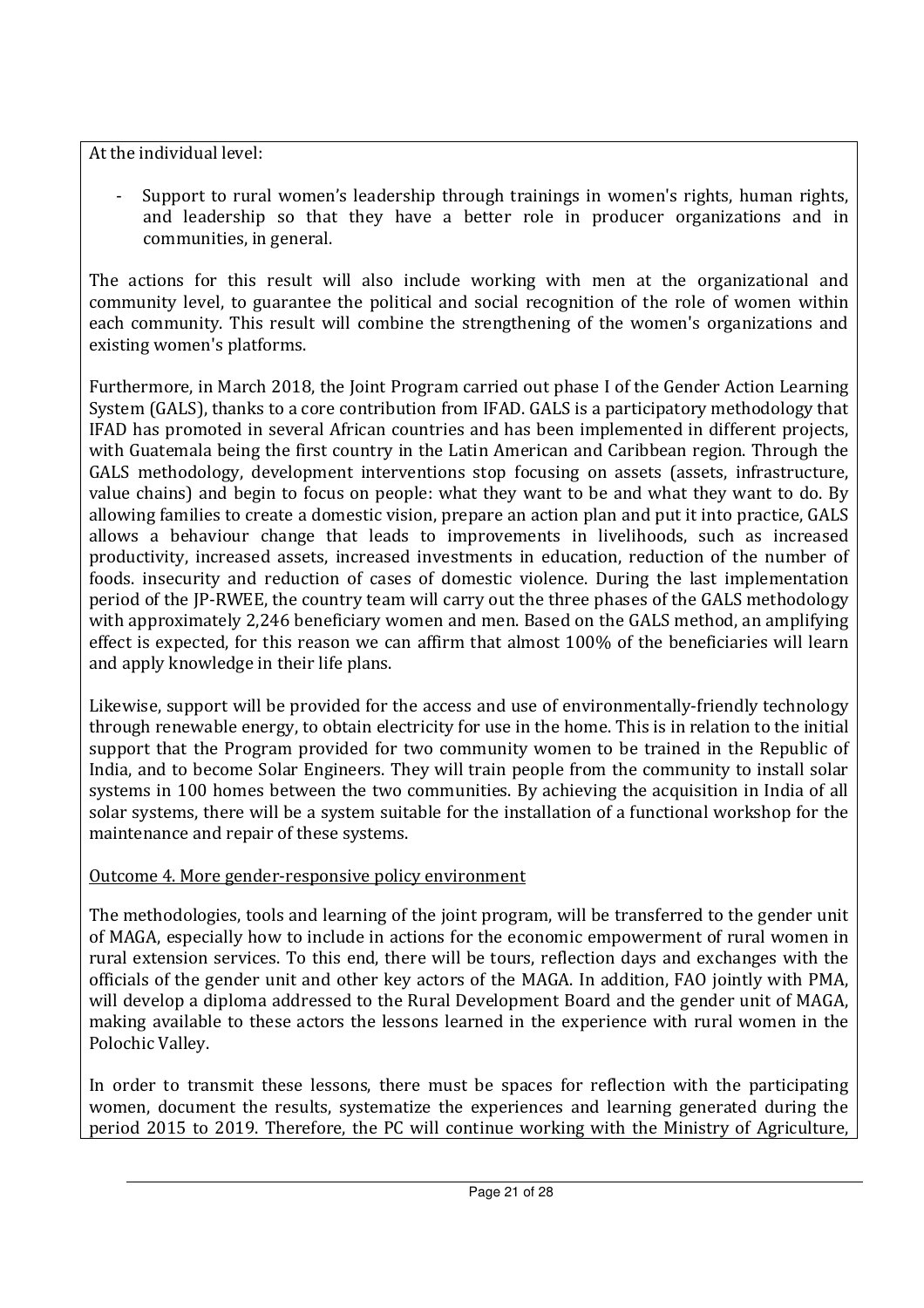Livestock and Food for:

- Incorporation of a gender perspective in its policies, programs and awareness among its staff;
- Better provision of services available to rural women through national programs such as the Family Farming Program for the Strengthening of the Peasant Economy (PAFFEC), which includes technical assistance, agricultural supplies and labour-saving technologies;
- Strengthening the national system of rural extension through knowledge transfers, as well as methodologies and tools to promote the economic empowerment of rural women in the agricultural sector, with a specific focus on the JP implementation area;
- Identification of JP RWEE best practices for the economic empowerment of rural women to be scaled and institutionalized;
- Involvement of the private sector in the multisector dialogue on sustainable and equitable rural development.

In addition, the JP will work on institutional strengthening at the local and national levels, including through knowledge generation and transfer processes to partially respond to the lack of comprehensive knowledge for the empowerment of women, as well as the lack of disaggregated data and, in general, of good practices for a better participation of rural women in agricultural and non-agricultural practices and decision-making in community life. This action will not only ensure that the specific challenges of rural women are considered and prioritized in public policies, but will also allow a multiplier effect throughout the country through the identification and systematization of lessons learned from JP in collaboration with entities key government entities such as the MAGA Gender Unit, the Vice Ministry of Rural Economic Development of MAGA, SEPREM, the Vice Ministry of Development of Micro, Small and Medium Enterprises, the National Competitiveness Program and the Executive Coordination Secretariat of the Presidency.

The priority activities were designed after the visit of the Global Coordinator of JP RWEE in June 2017, who highlighted the importance of working more together and institutionalizing good practices that arise from the PC. Some of the lessons learned from this reflection highlighted the importance of:

- The involvement of the private sector for the sustainability of income generating activities, both individually and as a group;
- Capacity development in gender equality and women's empowerment of government counterparts at all levels;
- Promotion of dialogue between beneficiary rural women and local institutions;
- Systematization of learning and good practices from the implementation of the PC for its replicability and expansion.

#### - **6. Sustainability**

The JP RWEE in Guatemala has implemented and will continue to implement a sustainability strategy looking at the three interrelated levels of implementation:

− At the individual level, access to information, income-generating activities at individual and group levels, improved leadership and access to markets will be key aspects of sustainability after the programme ends; moreover, the implementation of GALS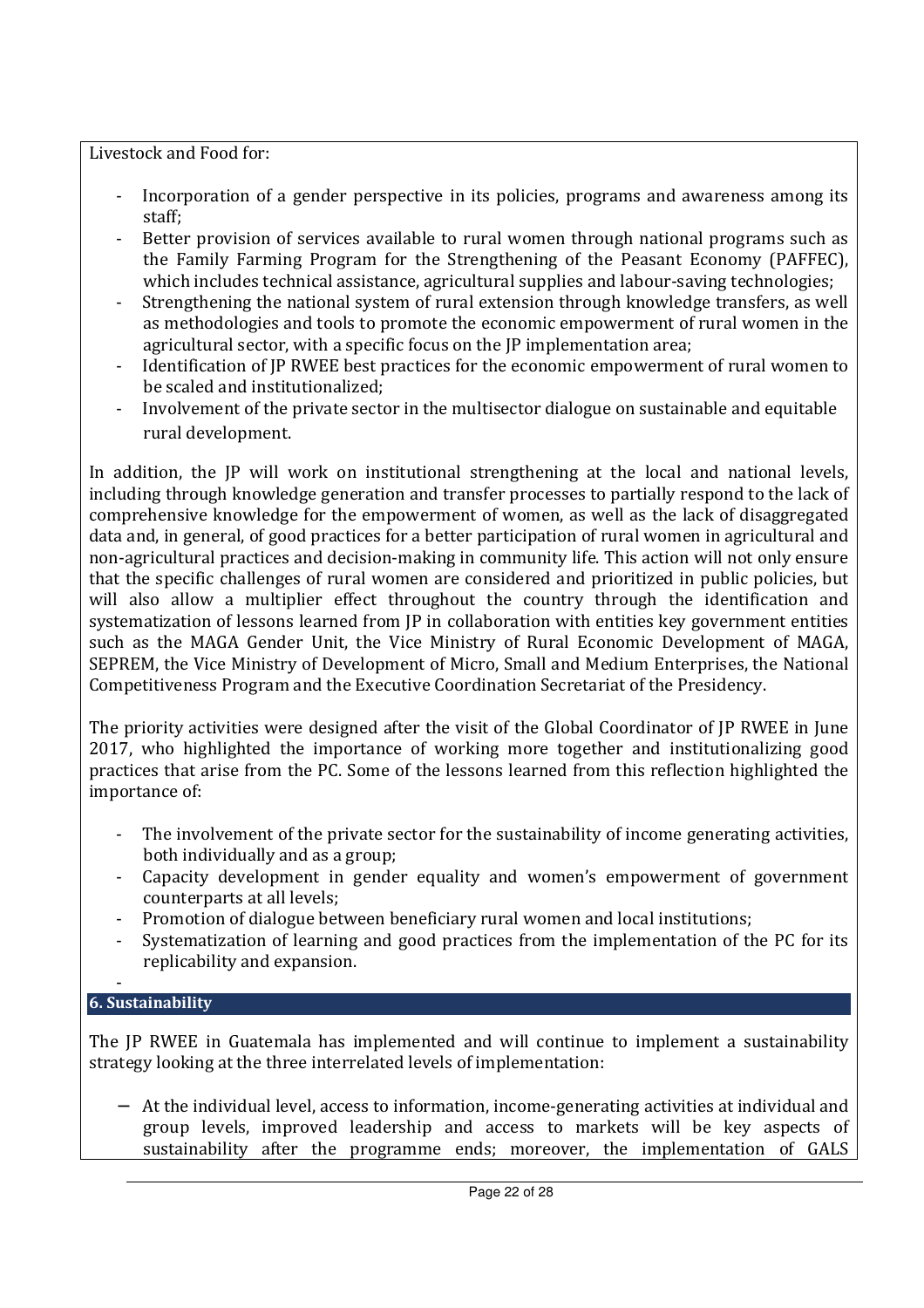methodologies will ensure more equitable intra-household relations so that women can dedicate more time to their productive activities and have more say in the utilization of their income;

- At the community level, efforts to engage men and improve women's participation in producer organisations and other decision-making mechanisms like community councils will ensure buy-in and ownership from the communities as a whole, so that new information and other benefits can be conveyed to other women and men in these vulnerable areas. In addition, the Municipal Women's Directorates and their interaction with municipal mayors and the municipal government, strengthening of SEPREM delegates and sensitization of the Development Councils will be strengthened;
- − At the institutional level, the engagement of key government staff and extension services will contribute to building their capacity to provide gender-responsive services to the local population. This good practice will also be potentially replicated in other vulnerable areas through the exchanges with MAGA's Gender Unit and in the framework of the "Technical Table on Rural Development with a focus on Gender and Indigenous People", the interinstitutional work with the Executive Coordination Secretariat of the Presidency and the strategic alliance with SEPREM, MINECO and PRONACOM.

In addition, through the national initiatives PRODENORTE and the PAFFEC Program of the MAGA, with which the RWEE PC has established a fruitful collaboration that already benefits the participants of the program, the investments will continue with actions directed directly to rural women, to strengthen the results achieved by the JP.

### *Resource Mobilisation*

The UN System in Guatemala is in the process of preparing its new UNDAF; following the new guidelines, UN entities will have to prepare joint work plans through Results Groups. Within each result groups, the UN Country Team should explore opportunities for joint resource mobilization. The joint resource mobilization strategy will provide a common narrative and allocate responsibilities for fund mobilization efforts. It will aim to promote synergies, and avoid duplicating of efforts, competition among organizations and funding gaps. The regular review of its implementation will enable adjustments to take advantage of new or emerging resource mobilization opportunities. Wherever possible, coordination and periodic reviews should take place through existing mechanisms.

Additionally, during this implementation period, the agencies will also join efforts to carry out specific fundraising events to finance the next phases of the project and continue with the process of empowering rural women in Guatemala. This will be done through individual meetings with potential donors, and field visits to showcase results, as well as through the organisation of fundraising events in the capital. Videos on the JP RWEE results and other communication material will be produced to support this endeavor.

### **7. Monitoring & Evaluation**

Monitoring and Evaluation will be coordinated by IFAD's offices in Guatemala with support of the responsible units from each agency. The programme officer of IFAD will work in close coordination with the JP-RWEE focal point at the national and local levels to update key indicators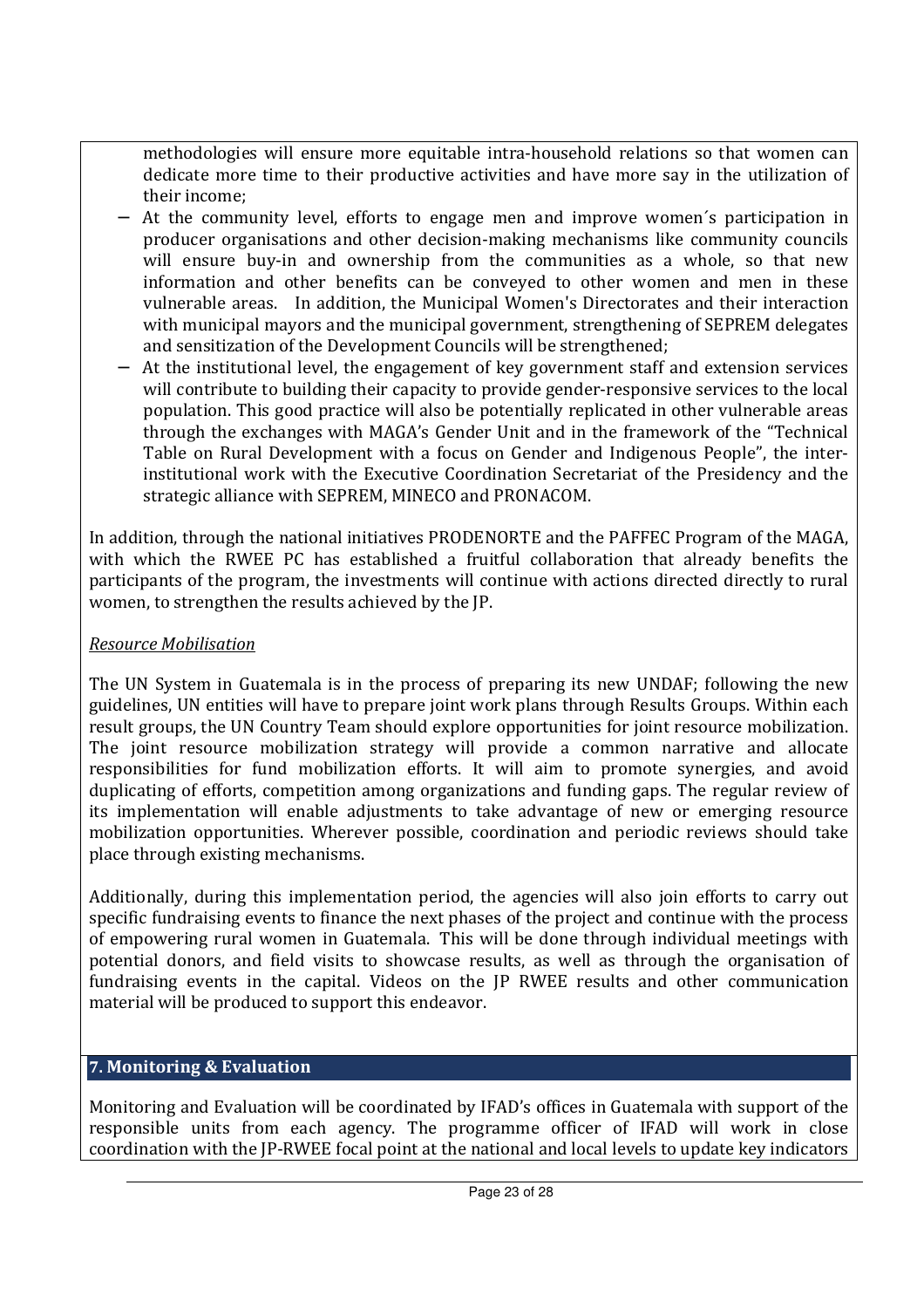quarterly. During this last implementation period, to improve data management and analysis, the JP will have a full-time M&E technician to support data collection.

The key indicators were selected by the national team following the visit of the Global Coordinator of the JP. The baseline indicators for the country report will be updated on the following dates: December 2018, March 2019, June 2019, and September 2019.

The logical framework indicators will be updated biannually on the following dates: December 2018, June 2019, and September 2019.

This new scheme of constant monitoring will show advances and achievements of the outputs and outcomes of the programme. This will facilitate the process of taking necessary decisions to comply with the sustainability strategy proposed by the work plan.

Consequently, the Terms of Reference of the final evaluation will be adjusted to increase the participation of field staff as well as university students in the department of Alta Verapaz with the aim to access the necessary skills throughout the department.

The final evaluation will consider the baseline data to analyse women's economic empowerment through 4 main indicators: i) change of individual income, ii) change of individual food security status, iii) change in social and political participation; and iv) change in their time-use structure. This analysis will be improved through a qualitative analysis conducted by an anthropologist with an indigenous people's approach. The Women's Empowerment in Agriculture Index (WEAI) end line will also be carried out along with the final evaluation. This index was tested in Guatemala and generated valuable information for the base line.

The following timeline is suggested for the final evaluation and WEAI:

- February 2019: Agreement on the strategy to collect and analyse quantitative and qualitative data.
- March 2019: Subscription of collaboration letters with local universities
- April 2019: training of students to collect data
- May 2019: pilot evaluation in Baja Verapaz (near the intervention area)
- June and July 2019: final training and joint approval of the data collection plan
- August 2019: Data collection
- September 2019: Data analysis and development of the first draft of the final evaluation and WEAI.

Knowledge management will also continue to be an important part of the work of the inter-agency group, with UN Women providing its own resources for its systematization.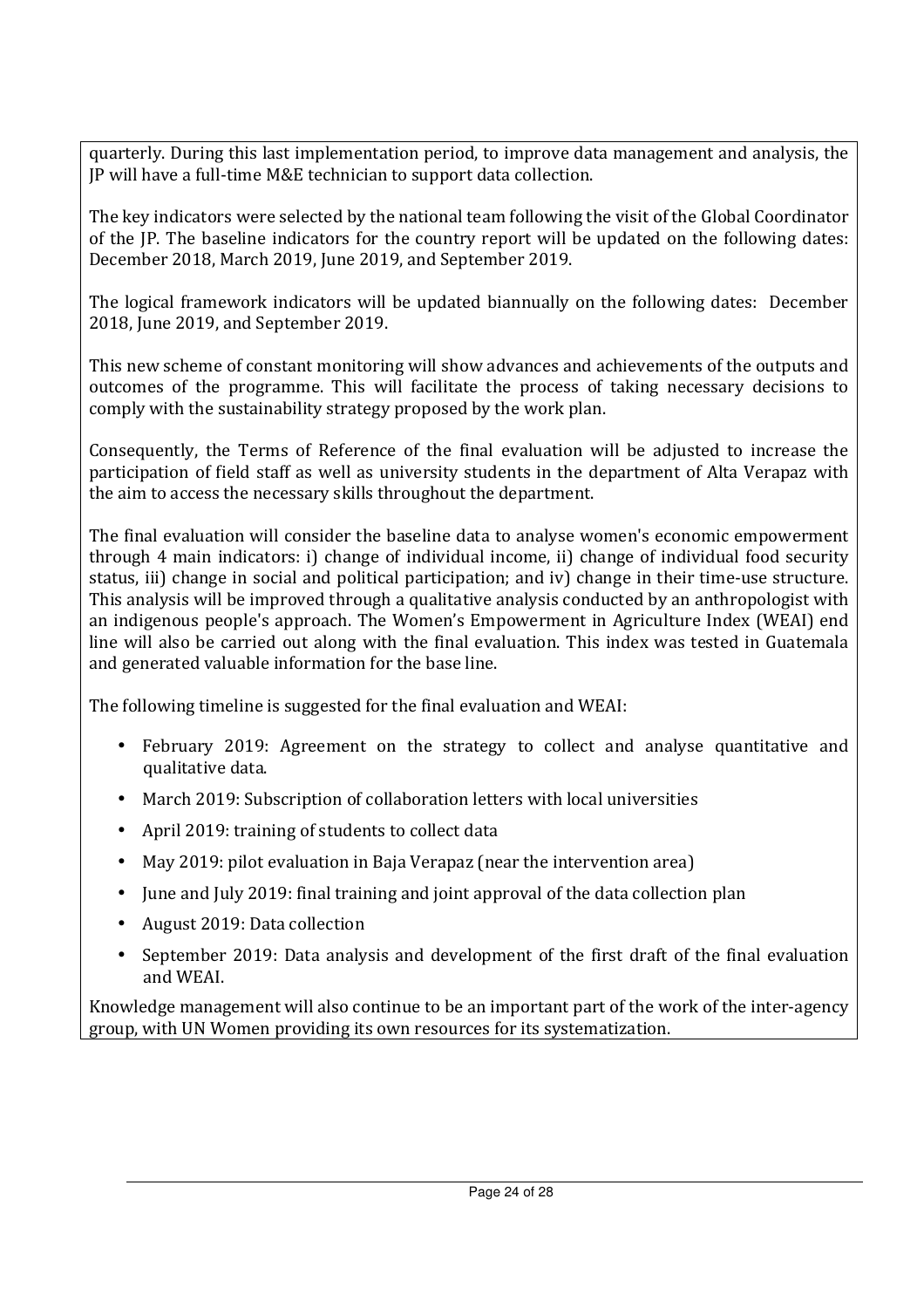## **8. Budget**

| <b>RWEE MDTF</b>                                                 |                  |               |                   |                 |               |
|------------------------------------------------------------------|------------------|---------------|-------------------|-----------------|---------------|
| Country Guatemala                                                |                  |               |                   |                 |               |
|                                                                  |                  |               |                   |                 |               |
|                                                                  | PROGRAMME BUDGET |               |                   |                 |               |
| <b>CATEGORY</b>                                                  | <b>FAO</b>       | <b>IFAD</b>   | <b>WFP</b>        | <b>UN WOMEN</b> | <b>TOTAL</b>  |
| 1. Staff and other personnel costs                               | \$<br>12,500     | \$<br>5,000   | \$<br>47,170      | \$<br>15,330    | \$<br>80,000  |
| 2. Supply, Commodities, Materials                                | \$<br>35,000     | \$            | \$<br>$13,274$ \$ | 6,000           | \$<br>54,274  |
| 3. Equipment, Vehicles and Furniture including<br>Deprecitation. | \$               | \$            | \$<br>10,500      | \$<br>6,000     | \$<br>16,500  |
| 4. Contractual Services                                          | \$<br>4,000      | \$<br>97,500  | \$<br>$30,500$ \$ | 83,279          | \$<br>215,279 |
| 5. Travel                                                        | \$<br>20,000     | \$<br>12,000  | \$<br>20,000      | \$<br>15,000    | \$<br>67,000  |
| 6. Transfers and Grants Counterparts                             | \$<br>34,500     | \$            | \$<br>101,711     | \$<br>69,299    | \$<br>205,510 |
| 7. General Operating and Other Direct Costs                      | \$<br>80,916     | \$<br>2,790   | \$<br>20,976      | \$<br>5,560     | \$<br>110,242 |
| Total Programme Costs                                            | \$<br>186,916    | \$<br>117,290 | \$<br>244,131     | \$<br>200,468   | \$<br>748,805 |
| 8. Indirect Support Cost                                         | \$<br>13,084     | \$<br>8,210   | \$<br>15,869      | \$<br>14,032    | \$<br>51,195  |
| <b>TOTAL</b>                                                     | \$<br>200,000    | 125,500       | \$<br>260,000     | \$<br>214,500   | \$<br>800,000 |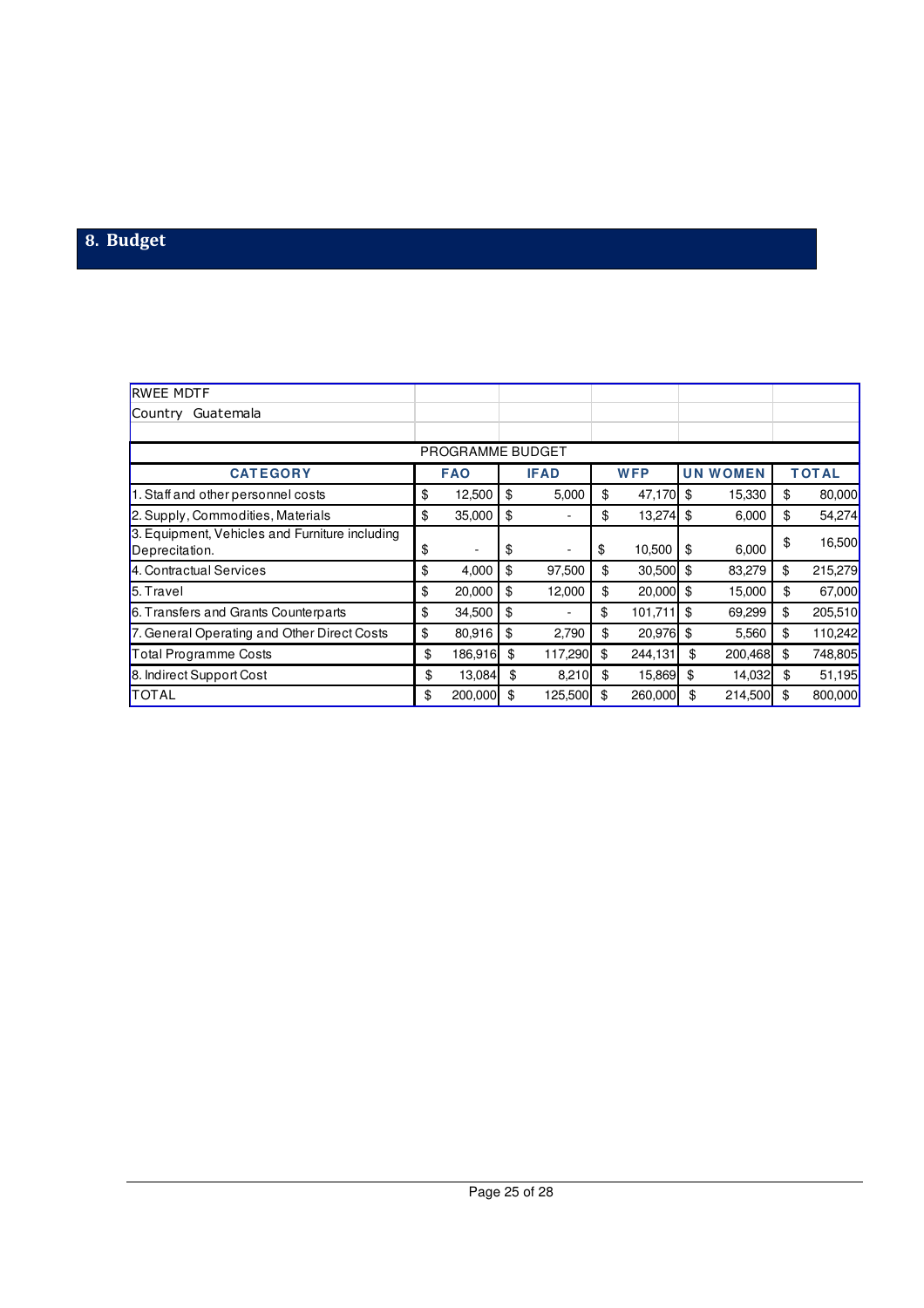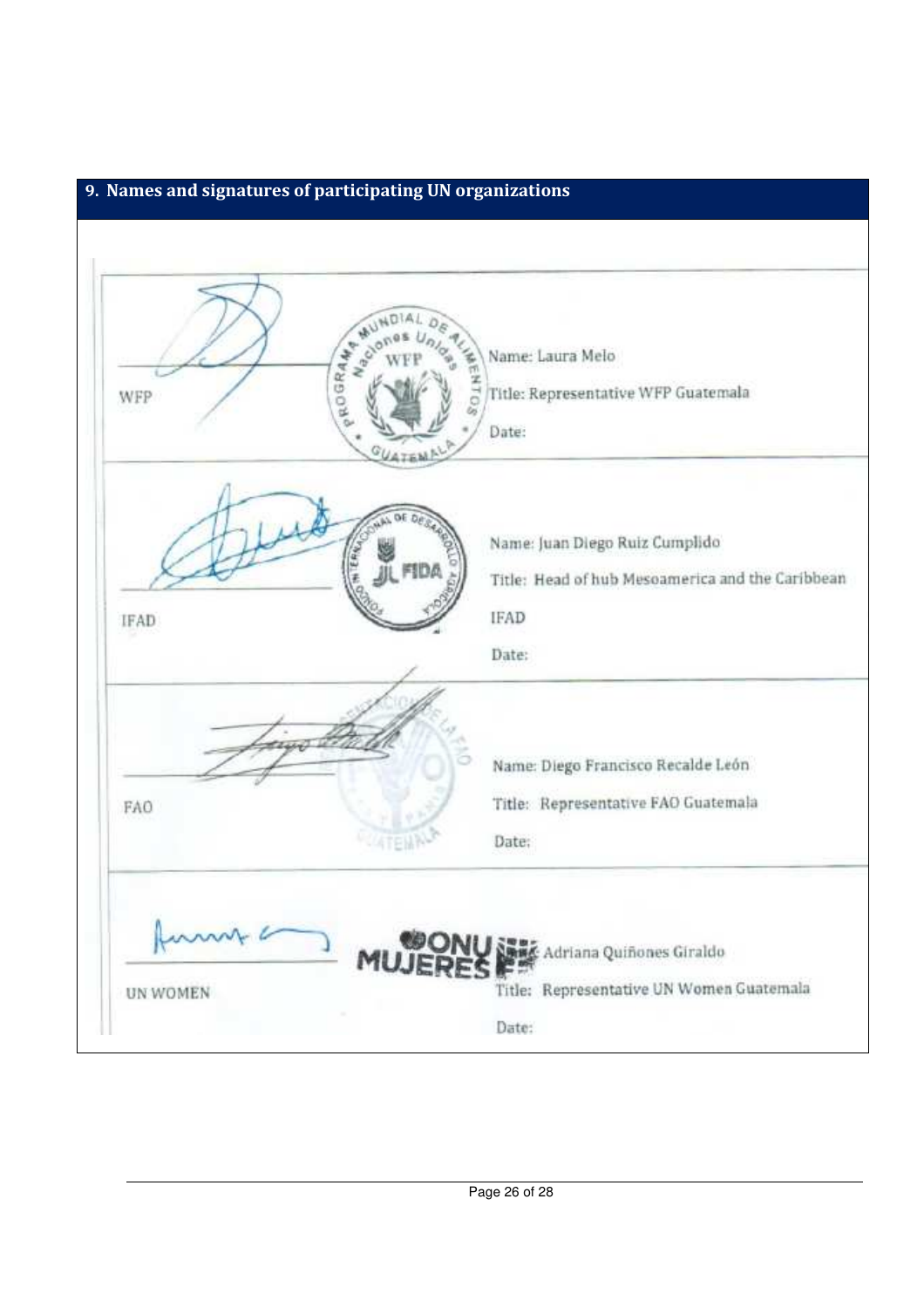# **List of Acronyms**

| <b>AMER</b>    | Agencia Municipal de Extensión Rural- Rural Municipal Extension Agency                                                                                   |  |  |  |
|----------------|----------------------------------------------------------------------------------------------------------------------------------------------------------|--|--|--|
| <b>COCODE</b>  | Consejo Comunitario de Desarrollo - Community Development Council                                                                                        |  |  |  |
| COCOSAN        | Comité Comunitario de Seguridad Alimentaria y Nutricional - Community Council for<br>Food and Nutrition Security                                         |  |  |  |
| <b>COMUDE</b>  | Consejo Municipal de Desarrollo – Municipal Development Council                                                                                          |  |  |  |
| <b>COMUSAN</b> | Comisión Municipal de Seguridad Alimentaria y Nutricional - Municipal Council for<br>Food and Nutrition Security                                         |  |  |  |
| <b>CONALFA</b> | Comité Nacional de Alfabetización -National Literacy Committee                                                                                           |  |  |  |
| <b>DEMI</b>    | Defensoría de la Mujer Indígena - Office for the Defense of Indigenous Women                                                                             |  |  |  |
| <b>DMM</b>     | Dirección Municipal de la Mujer - Municipal Directorate for Women                                                                                        |  |  |  |
| <b>ENEI</b>    | Encuesta Nacional de Empleo e Ingresos - National Survey of Employment and Income                                                                        |  |  |  |
| <b>FAO</b>     | Food and Agriculture Organization                                                                                                                        |  |  |  |
| <b>IFAD</b>    | International Fund for Agricultural Development                                                                                                          |  |  |  |
| <b>INE</b>     | Instituto Nacional de Estadística - National Statistics Institute                                                                                        |  |  |  |
| <b>INTECAP</b> | Instituto Técnico de Capacitación - Technical Training Institute                                                                                         |  |  |  |
| JP             | Joint Programme                                                                                                                                          |  |  |  |
| <b>JP RWEE</b> | Joint Programme "Rural Women's Economic Empowerment"                                                                                                     |  |  |  |
| <b>MAGA</b>    | Ministerio de Agricultura, Ganadería y Alimentación – Ministry of Agriculture, Livestock<br>and Food                                                     |  |  |  |
| <b>MIDES</b>   | Ministerio de Desarrollo Social – Ministry for Social Development                                                                                        |  |  |  |
| <b>MINEDUC</b> | Ministerio de Educación - Ministry of Education                                                                                                          |  |  |  |
| <b>MINECO</b>  | Ministerio de Economía - Ministry of Economy                                                                                                             |  |  |  |
| <b>MSPAS</b>   | Ministerio de Salud Pública y Asistencia Social-Ministry for Public Health and Social<br>Assistance.                                                     |  |  |  |
| <b>OMM</b>     | Oficina Municipal de la Mujer - Municipal Women Department                                                                                               |  |  |  |
| <b>PAFFEC</b>  | Programa de Agricultura Familiar para el Fortalecimiento de la Economía Campesina -<br>Family Farming Programme for the Strengthening of Peasant Economy |  |  |  |